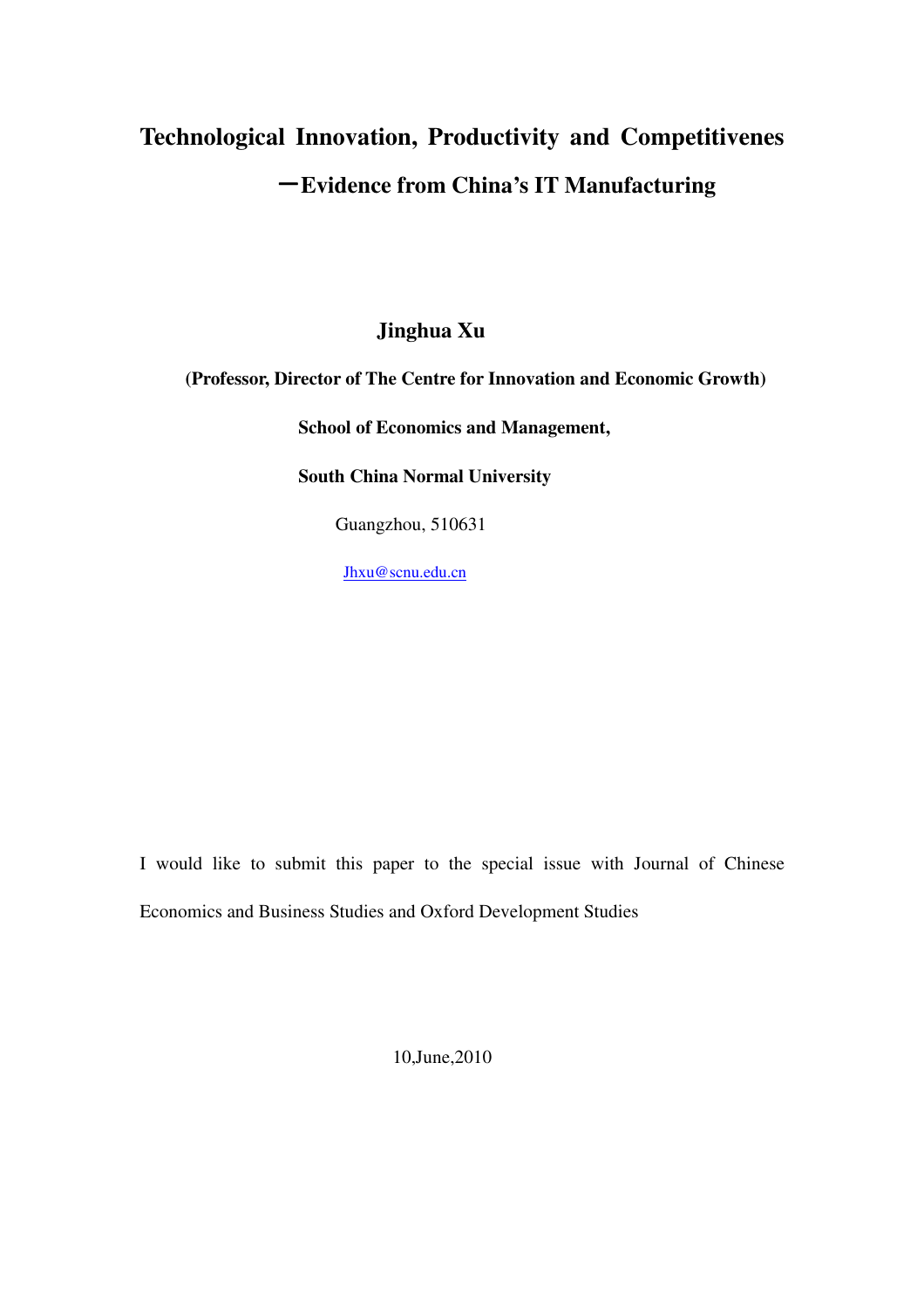#### **ABSTRACT**

The purpose of this article is to investigate the impact of technological innovation on the labour productivity and competitiveness of China's IT manufacturing, and compare with seven countries of advanced IT industry. Technological innovation is identified by six key indexes, uses Pearson relationship coefficient matrix, Granger causality test, and regression analysis to examine their relationships from 1995 to 2004. Conclusions show that total R&D expenditure increase 1% in IT manufacturing, output will increase 0.995%. The R&D input for IT new product increase 1%, its output can enhance 0.55%, and earn benefit within one year, but the technological introduction and improvement will take more than there years. The effect of R&D expenditure on industrial competitiveness is 97.6%, It shows the strong international competitiveness especially on basic and low end product of IT. Comparative to advanced countries, the shortage of R&D investment and the lower efficiency are the major sources of weak industrial competitiveness. the intensity of R&D is only one-fifth of advanced countries in electronic and telecommunications equipment manufacturing, one-seventh in computers and office equipments manufacturing. Their labour productivity has about 20 percent and 25 percent, correspondingly. These have the important policy implication for technological innovation and structural upgrade of China's IT manufacturing. If China devote to shift from 'global IT factory' to leaders of IT innovation, it must improve the environment for innovation and incentive mechanisms, enhance the efficiency of the innovation system, pursue independence innovation and international frontier research in this sector.

**Keyword** R&D IT Manufacturing New product Productivity Competitiveness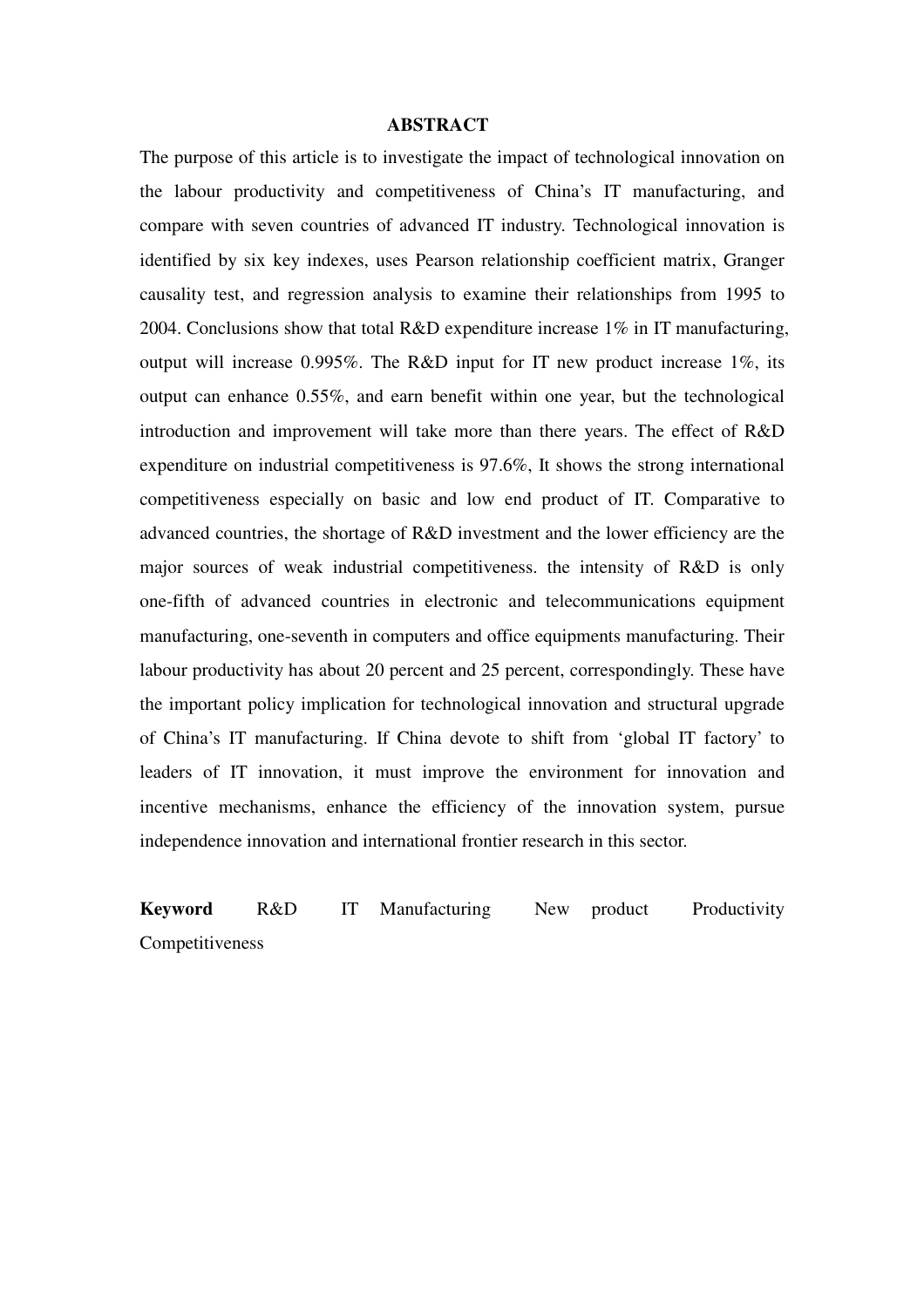#### **INTRODUCTION**

In the second half of the  $20<sup>th</sup>$  century, the revolution in information technology is the main driving force of economic growth, and it plays a key role in enhancing the international competitiveness for enterprises and industries. The competition among countries is focused on scientific and technological innovation and economic strength. According to development history of technology and economy, technological innovation only contributed to 5 percent of economic growth in the beginning of the  $20<sup>th</sup>$  century, and the quotient rose to about 15 percent in 1920-1930s, then up to 40 percent in 1940-1950s, 60 percent in 1970-1980s, and even to over 70% in 1990s (Xiyao Li, 1999, p24). In the United States, technological progress contributed to 40 percent of economic growth from 1929 to 1978, 20 percent of allocation of resources, 15 percent of per person capital, and 13 percent of economic scale, and 12 percent in improving the labor force quality. Technological innovation contributed to 63.9 percent of economic growth in British in 1950-1962, German is 81.9%, Japan is 65 % in 1952-1968, South Korea is 56.4% in 1955-1970s, Hong Kong is 46.5% in 1955-1970s. China is 19 percent in 1952-1982, increase to 30.3 percent in 1979-1990, and reaches 40 percent in 1991-1995 (The Institute of China Information Industry, 2006). All above suggests that technology innovation is an important source of modern economic growth, and also an important way of improving industrial international competitiveness and promoting industry sustained growth.

The innovation and diffusion of information technology has spurred a number of new industries' rapid development. The information technology industry has made great progress as one of strong interrelatedness and leadership in recent 30 years. It takes the place of traditional sector as the biggest industry in economy, such as American, Japan, South Korea and Taiwan. The export of IT-intensive products and services accounted for 40 percent of total exports in the United States. China's IT sector has an annual increase by 32% in recent 10 years, far faster than other ones, becoming an important sector of national economy. More importantly, the development of information industry is beneficial to the equipment's reconstruction of traditional industries and is useful for the adjustment and upgrading of the industrial structure, improving the overall economic competitiveness. Generally speaking, in the process of participation to international competition, China's industries have gone through the early labor-intensive stage and entered the new industrial upgrading stage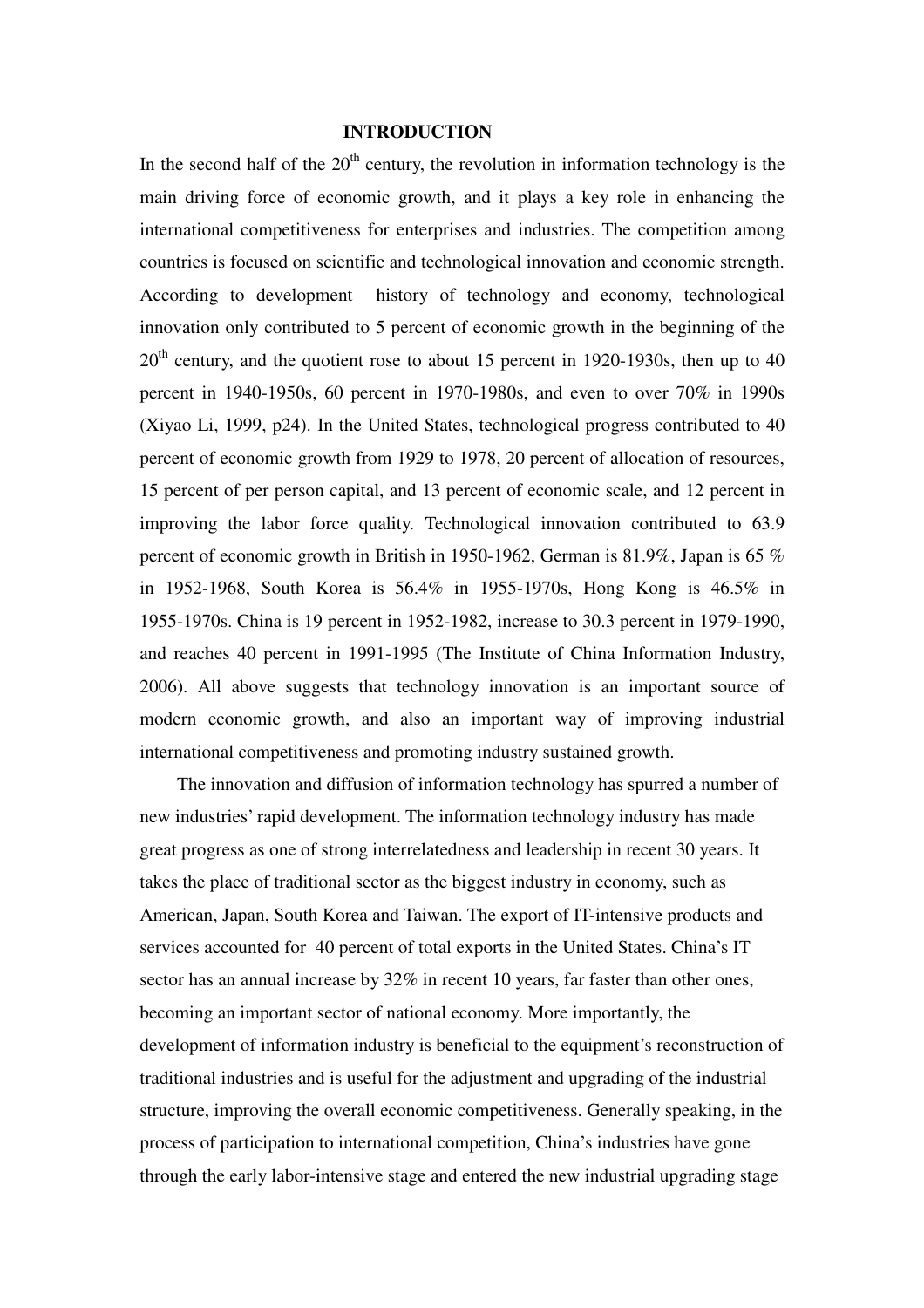driven by the independent innovation and the technology introduction.

 According to innovation theory, technological innovation mainly relates to process innovation and product innovation, process innovation aims to improve productivity and reduce the input of unit output. while by contrast, the latter —for which the goal of R&D input lies in making product newer, quality-higher and function-better—is more of importance. For example, 75%-90% of total industrial expenditure for R&D in Swedish is for product innovation, so did 68% in American, and 36% in Japan. No matter what kind of innovation, its impact must be reflected in the final products or services, only in this way, can innovation be truly and accurately evaluated. In the study of this, the signification of technical innovation followed the basic idea of Schumpeterian approach, It is suggested that technological innovation is refers to effective combinations of existing technologies and the creation and introduction of various of new knowledge, and provide better products or services for market.

This article focuses on the contribution of technological innovation to the growth and competitiveness of China's IT manufacturing. The second part of the paper defines the indexes of technological innovation and chooses the appropriate analysis method. In the third part, it shows the activities of technology innovation and the industrial growth speed in China's IT manufacturing sector for recent 10 years. The forth part tests the correlation between technological innovation and the growth of information technology industry, especially the impact of R&D on the growth of product and outputs. The fifth part analyses the effect of technology innovation to IT manufacturing industry's international competitiveness, evidence indicates that the R&D input intensity, that is share of the R&D input in the industrial the added value, is the key factor of industrial competitiveness. The sixth part is the international comparison between China and developed countries. The last is the conclusion and the policy suggestion.

#### **INDEXES SYSTEM AND ANALYSING FRAME**

China has referred to the catalogue about high and new technology industry in terms of method OECD's, it includes industries of Aircraft and Spacecraft, Medical and Pharmaceutical Appliance, Electronic and Telecommunications Equipment, Computers and Office Equipments. Therefore, information technology is regarded as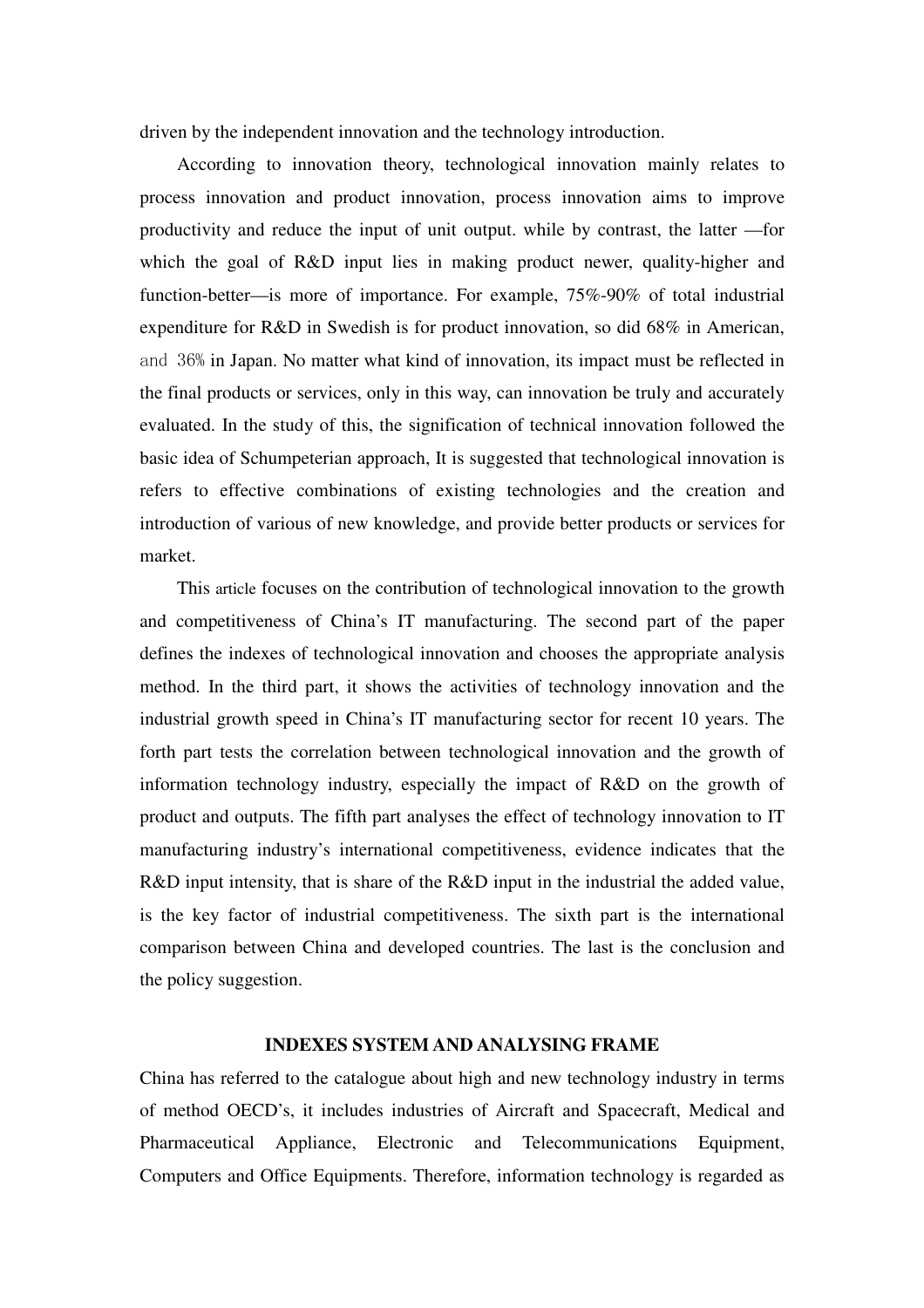Electronic and Telecommunications Equipment and the Computers and Office Equipments Manufacturing. Both input and output indexes are used to quantify the technology innovation.

Input indexes include R&D input and human resource input. R&D input comprises of five indexes in detail in total R&D expenditure, internal R&D expenditure by enterprise, R&D in new products, technology transformation and acquisition.

Output indexes are made up of five sub-indexes too. The first is the new product value(NPV) representing the real output of technology innovation .NPV is the income of selling new products during the current period for the industries and represents the final output of total or relative input in technology innovation. The second is the export delivery value that represents the relative output of technology innovation. It weighs the level of industrial development and the industrial international competitiveness. The third is the amount of patent, it represents the potential commercializing opportunity of invention and creation. The fourth is the gross value added of industries, which weighs the industry productivity. The last is products sell profit, represents the capacity of payoff, Table 1 lists the indexes and their meanings.

Table 1 about here.

\_\_\_\_\_\_\_\_\_\_\_\_\_\_

\_\_\_\_\_\_\_\_\_\_\_\_\_\_\_\_\_

The empirical analysis applied Pearson relationship coefficient matrix to examine the relativity between the technology innovation and the output growth, Granger causality test and the principal components analytic method distinguishes the causes and effects between the factors, and establish the regression equation of industrial growth and competitiveness with technology innovation as dependent variable , thus determined the influencing extent of innovation on new product value added, industrial output growth and competitiveness.

## **INPUT OF TECHNOLOGY INNOVATION AND GROWTH PERFORMANCE OF IT MANUFACTURING**

**1**、**Technological Innovation of China's IT Manufacturing**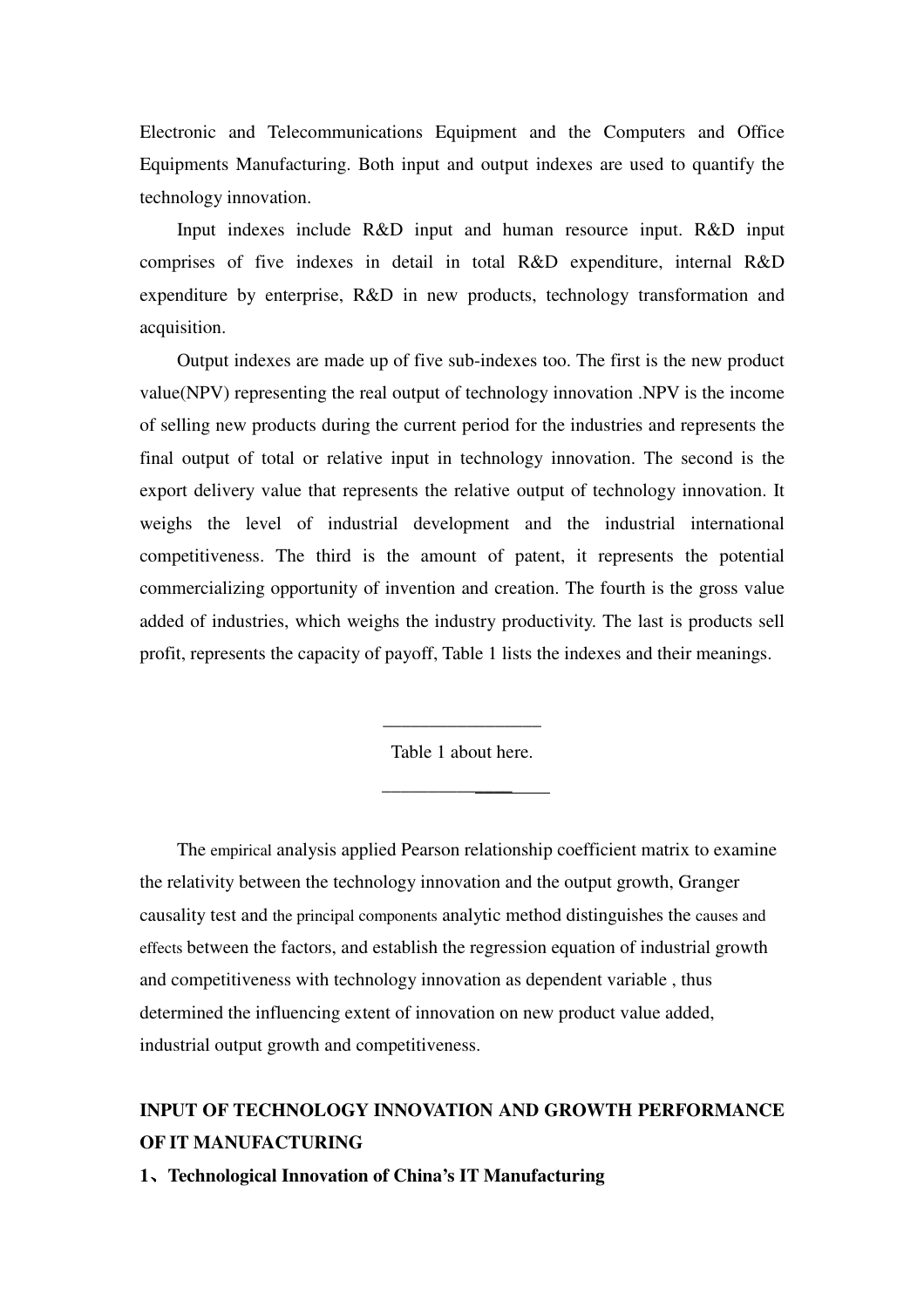The total R&D input in China's IT manufacturing sector in 1995 is 30.2 billion Yuan RMB, of which 8.9% was from the government, and 80% is from the enterprises. In 2004, the total investment increased to 428.47 billion Yuan RMB, the proportion of government investment dropped to 2%, the share of enterprises investment rise to 87%. The total expenditure for R&D grew 14.1 times; the rate of rise has been much higher than other industries in 10 years.

The R&D input from the government rose by 3.1 times from 278 million to 837 million Yuan RMB from 1995 to 2004. As to the enterprises, it rose by 12.76 times, from 2,485 million to 31.717 billion Yuan RMB, which grew 12.76 times. So we find the R&D input in China's IT manufacturing is mainly from the enterprises, the source of innovation is the income acquired by selling products.(see table 2)

Table 2 about here.

\_\_\_\_\_\_\_\_\_\_\_\_\_\_\_\_\_

\_\_\_\_\_\_\_\_\_\_\_\_\_\_\_\_\_\_

As a component of industrial technology innovation(see table 3), the number of the organizations that engaged in innovation dropped from 964 in 1995 to 537 in 2003, but up to 847 in 2004 and was in unstable condition. However the total number of people who participate to technological innovation rose continuously by annual 8,000 people, the scientists and engineers engaged in technology innovation increased by over 50 thousand.

The proportion of each kind of technological innovation expenditure is obviously changed, and the technological transformations expenditure occupied the biggest proportion from 1995 to 1997, but it was the smallest proportion in 2004. While the input of R&D for new products and the internal R&D ran to the top in 2004 from the smallest in 1995. These two kind of investments accounted for about 85% of the total R&D expenditure. In the middle of 90s, the technological innovation investment was mainly in the form of technological transformations and introduction, but it shifted to the new product development since 2000. This reflected that model of innovation is experiencing the change from the technology introduction and transformation to the self-dependent R&D in China's IT manufacturing.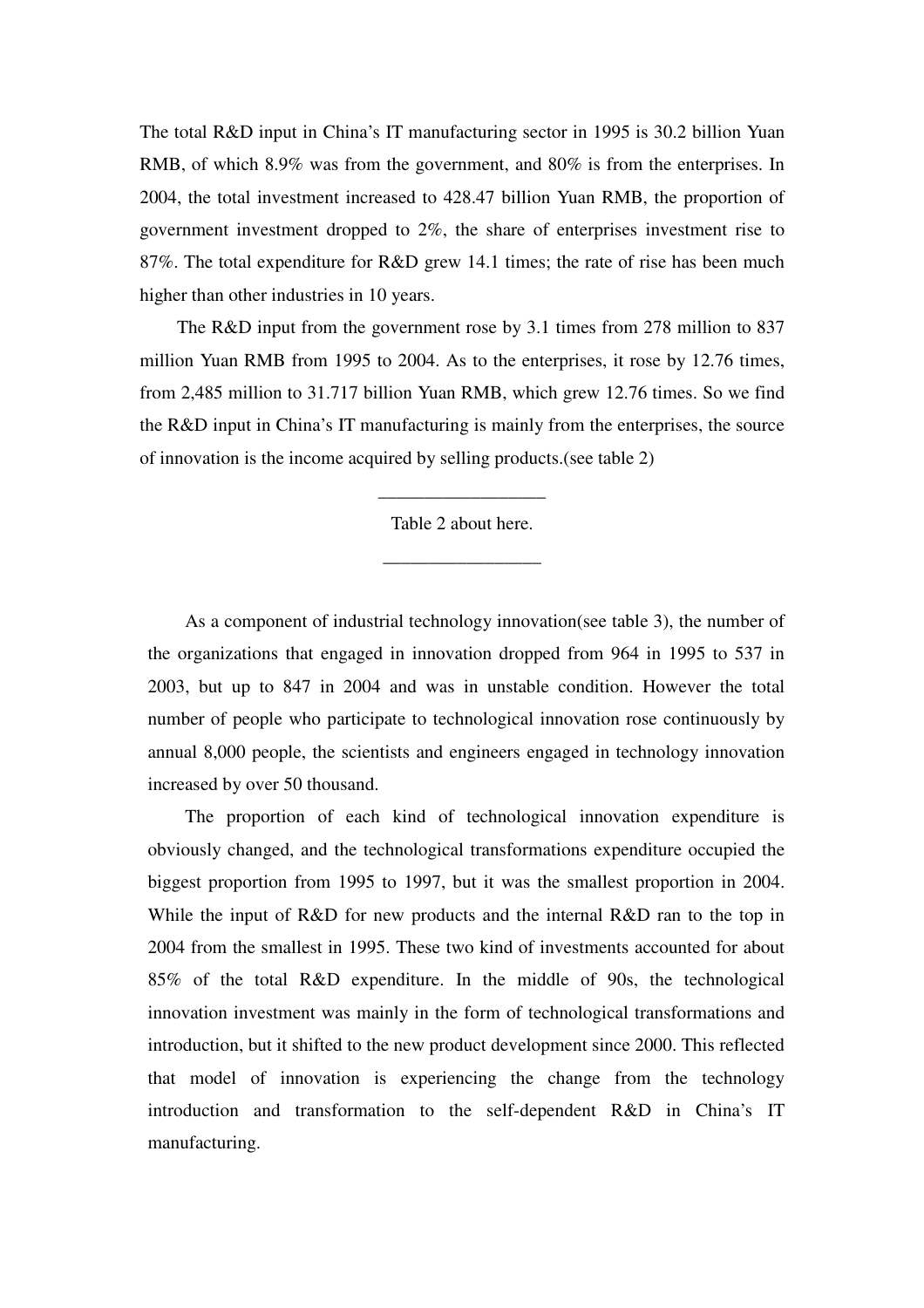Table 3 here.

\_\_\_\_\_\_\_\_\_\_\_\_\_\_\_\_\_

\_\_\_\_\_\_\_\_\_\_\_\_\_\_\_\_\_\_

#### **2**、**The Output Growth and Economic Performance of IT Manufacturing**

The total output of China's information technology manufacturing was 253.6 billion Yuan RMB in 1999; the value added of industry is 63.6 billion Yuan, the profits and taxes is 18.6 billion Yuan. By 2004, the total output had reached 2.2699 trillion Yuan, the value added of industry was 459.2 billion Yuan and the profits and taxes was 103.1 billion Yuan. The total output grew 8.9 times with annual growth of 200 billion Yuan in 10 years, annual increases 200 billion Yuan. The value added of industry grew 7.2 times with annual increase 39.56 billion Yuan. The profits and taxes grew 5.5 times with annual increase 8.45 billion Yuan (see table 4). The growth of information technology industry accounts for about 10% of China's economic output and becomes an important industry in China.

However, the value added of new product which reflects the achievements in technological innovation was 53.7 billion Yuan in 1999, accounting for the 20% of the industrial value added. In 2004, although the its share only rises  $5\%$ , the sales revenue increased from 38.7 billion Yuan to 536.8 billion Yuan, which grew 13.8 times with annual increase 49.81 billion Yuan. The profits increased from 4.4 billion Yuan in 1995 to 38.2 billion Yuan, growing by 8.7 times. From the comparison of data, it can be seen that the economic performance of the new products is superior of the whole industry.

Besides, the export of China's IT industry is also gradually increasing. The export delivery value increases by from 93.1 billion in 1995 to 1410.6 billion Yuan in 2004, 15 times growth in 10 years. Meanwhile, the export share grows from 38.2% to 69.4%. It is the first time the export exceeds the import in high-tech sector since the year of 2004, which reflects that the international competitiveness of China's IT manufacturing improves increasingly. It is also owed to increasing input of R&D, technology improvement and independence innovation.

We compute labor productivity by the industrial value added / the number of employment. The labor productivity of high-tech industry has always maintained a relatively high growth trend since 1995, with an average growth rate 1.7 percentage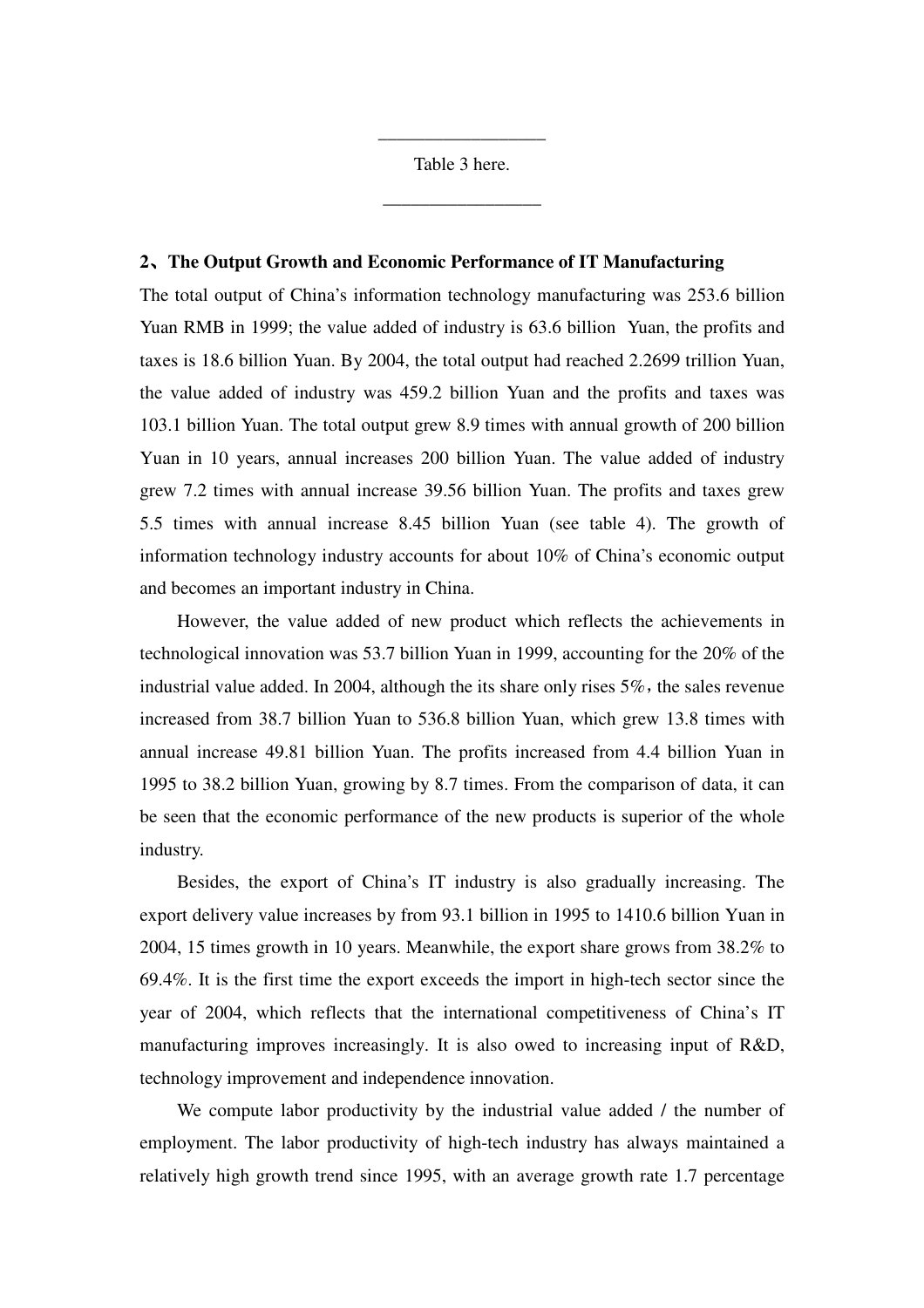points higher than that of the manufacturing sector, and reached 20.5%. The labor productivity of electronics and telecommunications equipment manufacturing grew 2.5 times, 1.8 times of the electronic computer and office supplies manufacturing grew. The productivity of the two industries amounted to 111,000 Yuan/per person and 148,000 Yuan/person respectively, which are much higher than the labor productivity of the manufacturing sector, and also higher than other three high-tech industries (see table 5)

Table 4 about here.

\_\_\_\_\_\_\_\_\_\_\_\_\_\_\_\_\_

\_\_\_\_\_\_\_\_\_\_\_\_\_\_\_\_\_\_

Table 5 about here.

\_\_\_\_\_\_\_\_\_\_\_\_\_\_\_\_\_

\_\_\_\_\_\_\_\_\_\_\_\_\_\_\_\_\_\_

# **THE ANALYSIS ON CORRELATION BETWEEN THE TECHNOLOGY INNOVATION AND THE OUTPUT OF IT MANUFACTURING**

### **1**、**The Relationship Test for Technology Innovation and Output of IT Manufacturing**

The most immediate index that measures the performance of R&D input is the output of new product  $Y_3$ , the degree of correlate with input indexes can be described as:

$$
Y_3 = a_1 X_2 + a_2 X_3 + a_3 X_4 + a_4 X_5 + a_5 X_6 \tag{1}
$$

Take logarithm form of each variable above and the result of test by the Pearson relationship coefficients matrix as follows:

Table 6 about here.

 $\overline{\phantom{a}}$  , we can assume that  $\overline{\phantom{a}}$ 

\_\_\_\_\_\_\_\_\_\_\_\_\_\_\_\_\_\_

Table 6 shows that the output of new product is relate with various input variables, the influence of various input on output of new product is significant. However, three problems should come to consideration.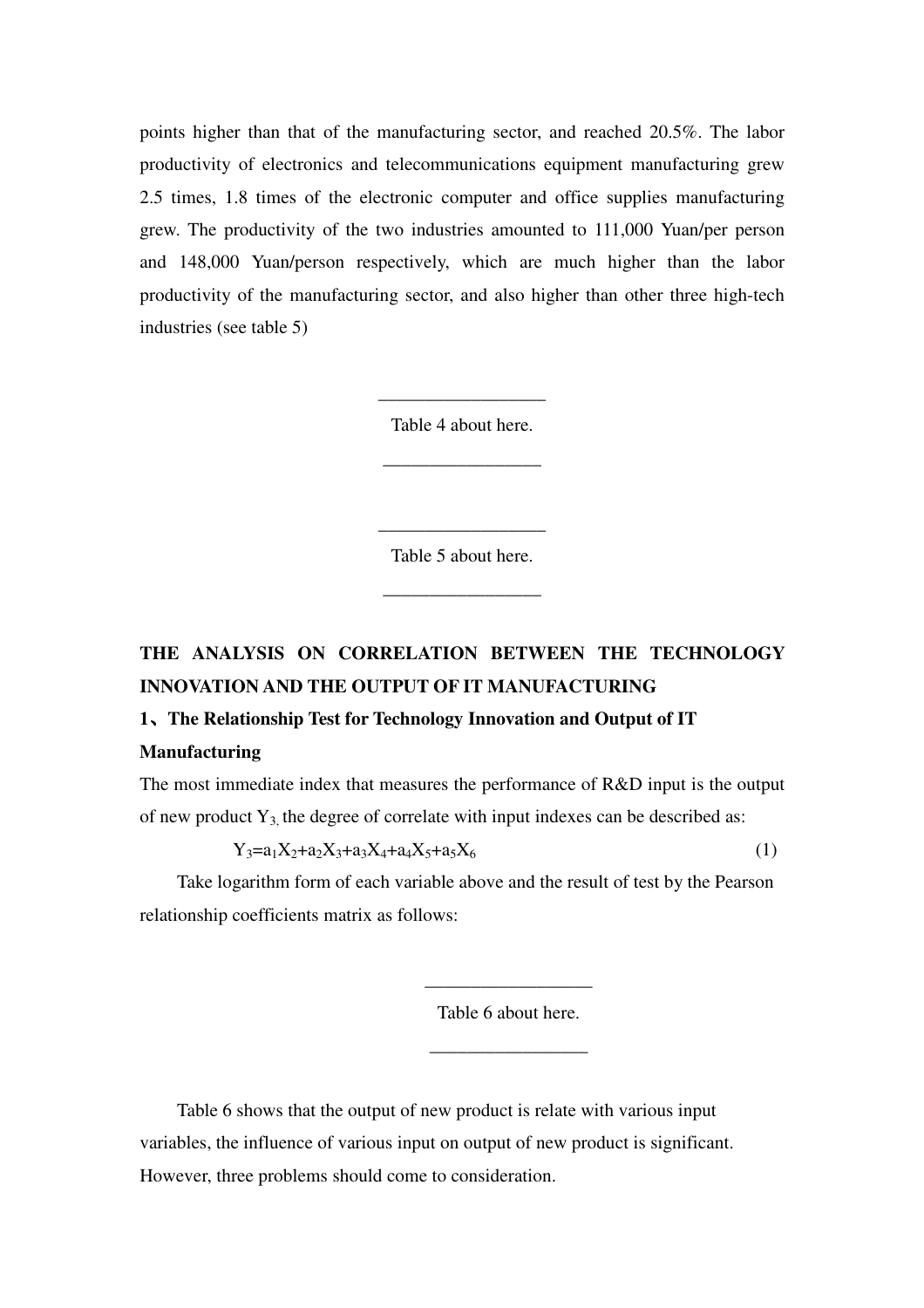First, if we establish multiple regression equation, there will be multicollinearity problems which drop the interpretation of the equations, so we need to use single-variable linear regression equation to separate each index.

Second, even though the Pearson relationship coefficients test shows the correlation among variables is strong, this will not be enough to testify that there is causality in variables. If we directly establish a regression model, there may lead to a fake regression problem.

Third, there is a time lag in output growth and input of technology innovation. Because of these problems, we need to do Granger causality test for every variable to avoid the impact of multicollinearity. The time span for sample is 1995-2004 year, the result at lag one year and two year is shown in table 7 and 8, respectively.

Table 7 about here.

\_\_\_\_\_\_\_\_\_\_\_\_\_\_\_\_\_\_

\_\_\_\_\_\_\_\_\_\_\_\_\_\_\_\_\_\_

Table 8 about here.

\_\_\_\_\_\_\_\_\_\_\_\_\_\_\_\_\_\_

\_\_\_\_\_\_\_\_\_\_\_\_\_\_\_\_\_\_

The result shows that only the R&D expenditure of new product( $X_3$ ) to the output value of new products  $(Y_3)$  is relatively evident at lag one year, only internal R&D input  $(X_2)$  is significantly Granger cause of new products output  $(Y_3)$  at lag two year.

This indicates that the expenditure for R&D of new product can go into effect as long as one year, and the intramural expenditure need two years to produce benefits. Because we have only 10 years samples of the data, Eviews software can't give Granger causality test under 3 lagged differences. Therefore this study makes empirical test of correlation between the output of new product R&D and internal R&D input and new product R&D input.

#### **2**、**The impact of Internal R&D Input on Output Growth of New Product**

According to the result of Granger causality test, the equation is acquired under 2 year lagged differences: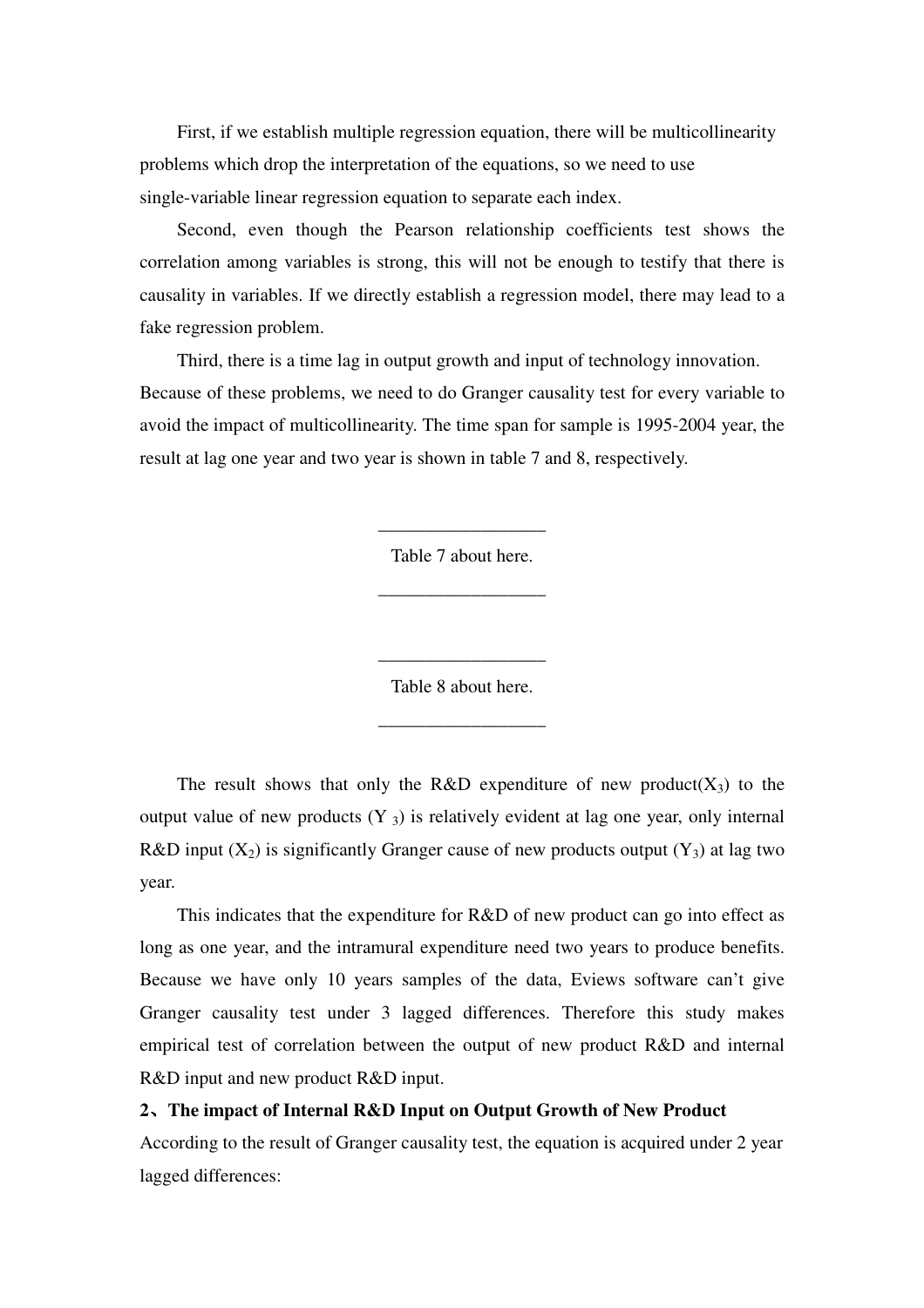$$
\ln Y_3 = a_2 \ln X_2 \quad (-2) \quad +b_2 \tag{2}
$$

After adjustment, the time span of sample is: 1997-2004, sample number is 8, the regression result is:

$$
\ln Y_3 = 0.550 \ln X_2 \ (-2) + 5.665 \tag{3}
$$

| Sample       | Regression<br>Coefficient | <b>Standard</b><br><b>Derivation</b> | $T$ –test | Probability |
|--------------|---------------------------|--------------------------------------|-----------|-------------|
| $LnX_2$ (-2) | 0.549964                  | 0.030882                             | 17.80842  | 0.0000      |
| C            | 5.664913                  | 0.115598                             | 49.00549  | 0.0000      |

| $R^2$                             | 0.981432 | Average Changes of<br>Independent<br>Variable                  | 7.646363    |
|-----------------------------------|----------|----------------------------------------------------------------|-------------|
| Adjusted of $\mathbb{R}^2$        | 0.978338 | <b>Derivation</b><br>Standard<br>Independent<br>of<br>Variable | 0.602499    |
| Standard Errors<br>of Regression  | 0.088677 | Akaike Info Criterion -1.795320                                |             |
| Sum Squared of<br><b>Residual</b> | 0.047181 | Schwarz Criterion                                              | $-1.775460$ |
| Likelihood<br>Logarithms          | 9.181280 | F-test                                                         | 317.1399    |
| Test<br>$D-W$                     | 1.944536 | Probability $(F-test)$                                         | 0.000002    |

 The equation above can explain the reality well and there is no serial autocorrelation problem. Regression coefficient  $a_2=0.550$ , that is , 1% increase of R&D input in new product leads 0.550% new product output growth. This indicates that the performance of internal R&D input in China's IT manufacturing is relatively low, and lower than that of the R&D input in new products.

#### **3**、**The Contribution of R&D Input to Output Growth**

In order to analyze the effect of R&D input to growth of IT manufacturing, we choose the total expenditure for  $R&D(X_1)$  and the total number of employment engaged in  $R&D$  $(X<sub>6</sub>)$  as input indexes to measure the IT industry's input of R&D, and the output of new product  $(Y_3)$  and total output of industry  $(Y_4)$  as output indexes to reflect industry

T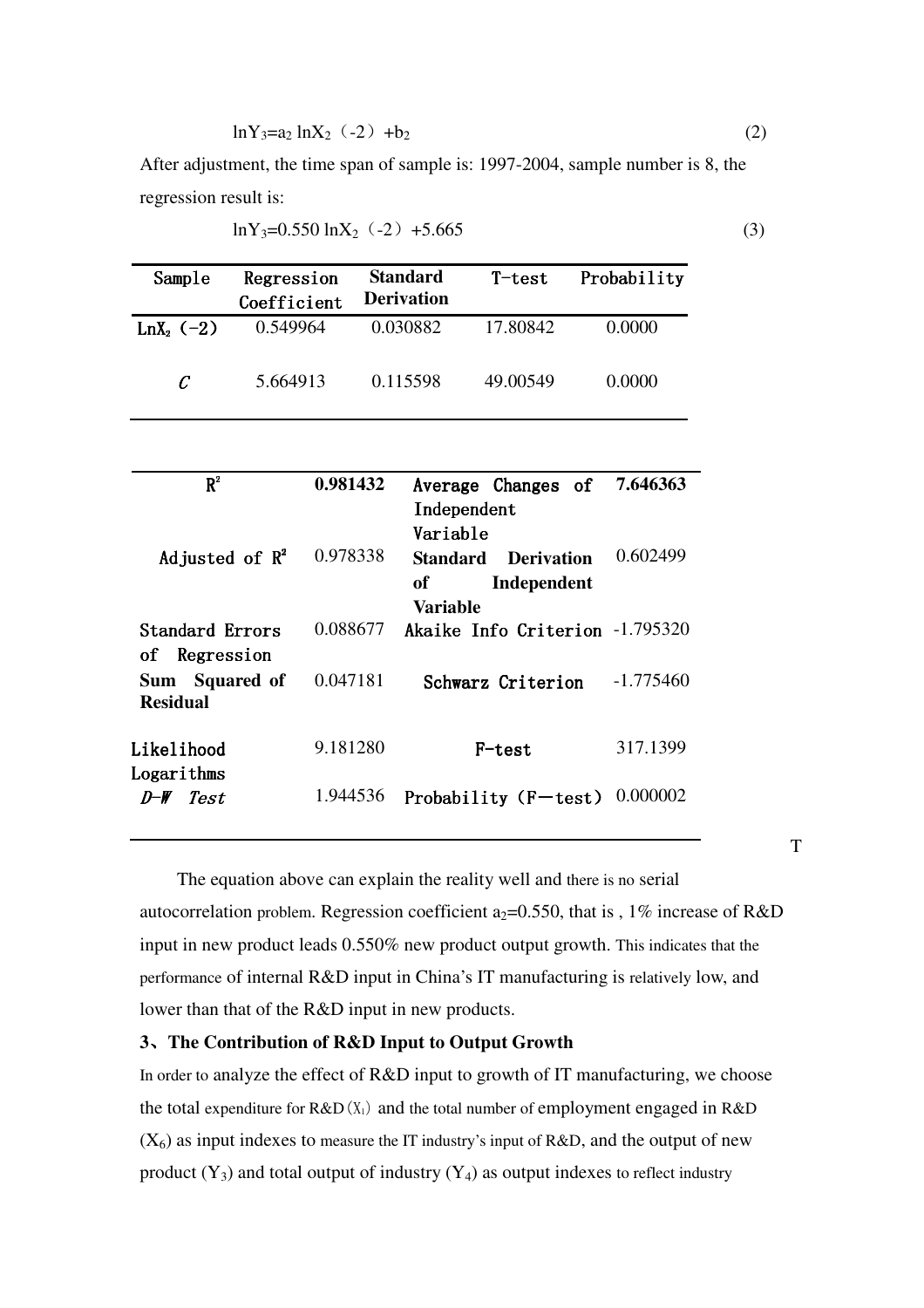growth.. The equation to measure the correlation of the four indexes is:

$$
aY_3 + bY_4 = c_1X_1 + c_2X_6 \tag{4}
$$

The results of Pearson relationship test is showed in table 9:

Table 9 about here.

\_\_\_\_\_\_\_\_\_\_\_\_\_\_\_\_\_\_

\_\_\_\_\_\_\_\_\_\_\_\_\_\_\_\_\_\_

It can be seen that the four indexes are strong positive linearity correlation and there is very high reliability at the significance level of 0.1 percent. This shows that R&D input in IT manufacturing is highly correlated with industrial output growth since the correlation coefficients are over 0.98 between  $X_1$  and  $X_6$  as well as Y<sub>3</sub>and Y<sub>4</sub>. What's more, the result of double-tail test is significant too.

 However, the correlation among many variables is complicated. There is notable simple correlation between any two of the four variables, and mixed with influence of the other variables.

Actually simple correlation coefficient is not able to fully reflect the pure correlativity of two variables. For example, the output of new products  $(Y_3)$  is influenced by the total expenditure for  $R&D(X_1)$  and the total number of employment of R&D. But total R&D input must have influence on the total number of employment of R&D and vice versa. In order to reflect accurately the relationship among the variables, Therefore, in order to accurately reflect the relation between the variables, we use partial correlation coefficient test, namely, we measure respectively the partial correlation coefficient between  $X_1$  and  $Y_3$  or  $Y_4$  when  $X_6$  is control variable, as well as the partial correlation coefficient between  $X_6$  and the  $Y_3$  or  $Y_4$  when  $X_1$  is control variable. In this way, we can respectively observe the influence of the R&D input and the human capital input on the industrial growth. The test results are as follow: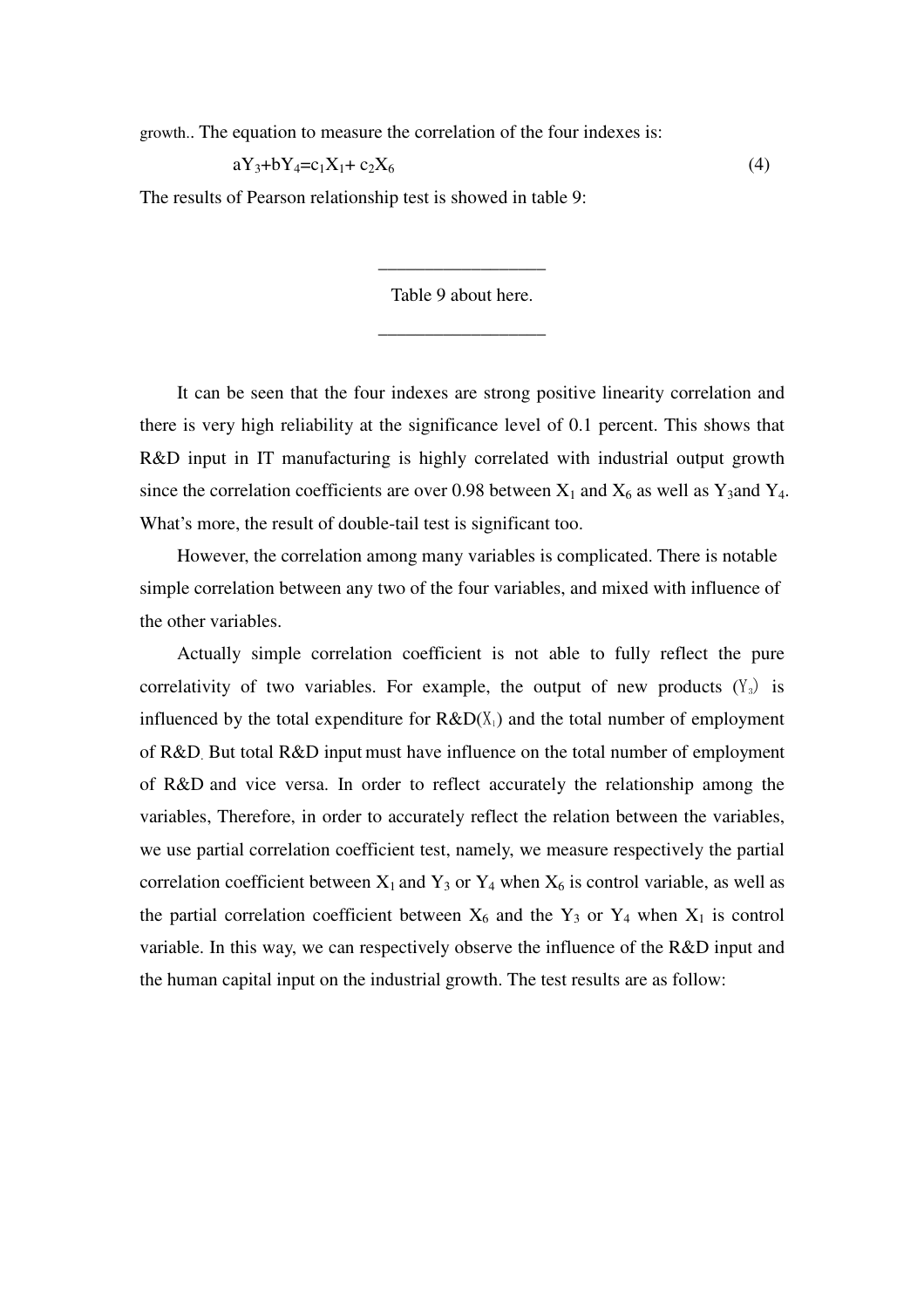| Controlling for X6 |                 |                                                                                                                              |                                                |
|--------------------|-----------------|------------------------------------------------------------------------------------------------------------------------------|------------------------------------------------|
|                    | X 1             | үз                                                                                                                           | Y4                                             |
| X 1                | $P =$ .         | 8107 (1.0000).<br>(7) (7) (0) (0)<br>P= .039                                                                                 | $P = 008$                                      |
| YЗ                 |                 | 6923 1.0000 .5379<br>( 7) ( 7) ( 7)<br>P= 039 P= .                                                                           |                                                |
| Y4                 |                 | $\begin{array}{cccc} . & 8107 & . & 5379 & 1.0000 \\ ( & 7) & ( & 7) & ( & 6) \\ P= . & 008 & P= . & 135 & P= . \end{array}$ |                                                |
|                    |                 |                                                                                                                              | (Coefficient / (D.F.) / 2-tailed Significance) |
| Controlling for    | <b>X1</b><br>YЗ | Y4                                                                                                                           | xб                                             |

| YЗ | 1.0000<br>O)<br>$P =$ . | .3312<br>- 7)<br>$P = 0.384$ | .5756<br>$P = 105$                               |
|----|-------------------------|------------------------------|--------------------------------------------------|
| Y4 | .3312                   | 1.0000                       | - 6360                                           |
|    | $\left( 7\right)$       | O)                           | -73                                              |
|    | $P = 384$               | $P = -$                      | P= .066                                          |
| X6 | .5756                   | .6360                        | 1.0000                                           |
|    | $\bar{7}$ )             | (7)                          | O)                                               |
|    | $P = 105$               | P= .066                      | $P =$ .                                          |
|    |                         |                              | $(Coefficient / (D.F.) / 2-tailed Significance)$ |

The results shows that, when the impact of  $X_6$  is fixed, the correlation coefficient between  $X_1$  and  $Y_3$  and  $Y_4$  is high and the reliability of the statistical result is also high (both are less than 0.05). The correlation coefficient between  $X_6$  and  $Y_3$  and  $Y_4$  is obviously low when the impact of  $X_6$  is fixed, which suggests output growth in IT manufacturing is more dependant on R&D input than on HR input of R&D. In order to establishment of the regression equation, we use analytical software SPSS and take principal component analysis method to measure R&D input and industrial growth, which generate a principal component respectively (recorded XI and YI). Table 10 shows the results:

Table 10 about here.

\_\_\_\_\_\_\_\_\_\_\_\_\_\_\_\_\_\_

\_\_\_\_\_\_\_\_\_\_\_\_\_\_\_\_\_\_

From the table above we find that XI contains  $98.387\%$  of information of  $X_1$  and  $X_6$  and the main factor YI contains 99.052% of information of Y<sub>3</sub> and Y<sub>4</sub>. So it is ideal to take the two main factors of R&D input as industrial growth in IT manufacturing. We build the regression equation about the impact of R&D input on the industrial growth as following: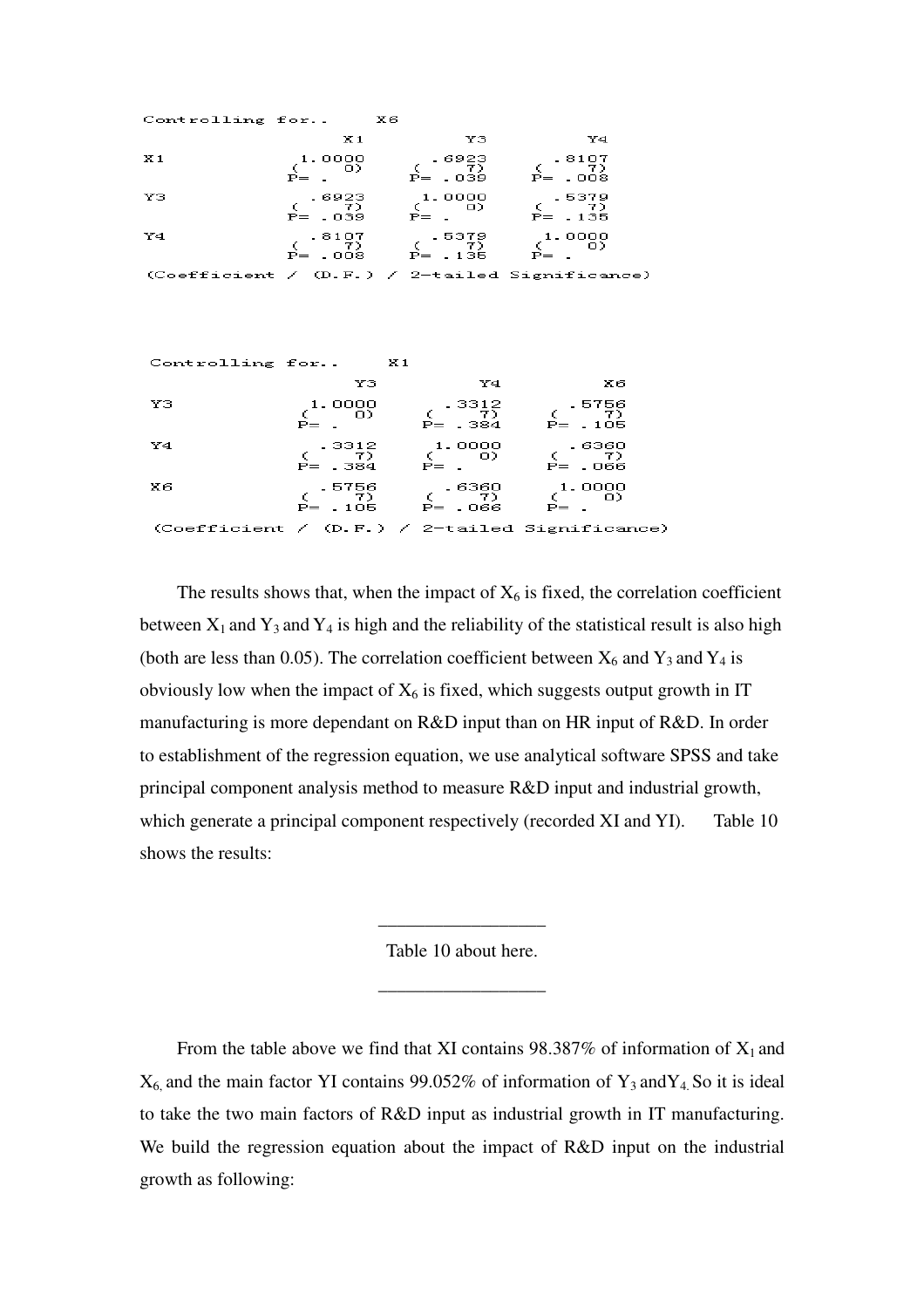$$
YI = a + b XI
$$
 (5)

Use sample data from 1995-2004 and the result of regression is:

$$
YI = 0.995*XI
$$
 (6)

Since the constant term can't pass the test, omits it. The results of equation (6) show that addition one unit of R&D input can bring about 0.995 unit of output growth in IT manufacturing, which is less than 1. So we believe that there is still large potentiality to improve performance of IT manufacturing from R&D input.

From the above analysis, we can be draw four conclusions.

First, input of internal R&D and new product R&D are fastest to generate effect and the time lag is only one year. The expenditure for the introduction and the transformation of technology and the input of technology staff have longer time lags which are at least three years.

Second, the output performance of the expenditure for R&D of new products is better than that of the internal expenditure for R&D.

Third, every increase of one unit R&D input can pull about 0.995 units of industrial output growth, which has still a significant potentiality for growth.

Fourth, the expenditure of R&D which can generate short-term benefit is larger the share in the total expenditure for R&D of China's IT manufacturing. It suggests that the independent innovation has the fastest of effect. The expenditure of technological innovation which has the relatively long cycle is a small proportion. The most effective way of technological innovation is increase the input R&D of new products in IT industry. Though there is a time lag of human capital input, this should not be ignored in the long term.

#### **THE IMPACT OF R&D INPUT ON INDUSTRIAL COMPETITIVENESS**

Set the product sale profits PR as an index that measures the industrial competitiveness, and choose total R&D input, the number of staff engaged in technology innovation, the number of patent applications, as well as the output of new products as indexes that measures the comprehensive capacity of the industry, we establish the following regression model:

$$
LnPR = a_1 lnX_1 + a_2 lnX_6 + a_3 lnY_1 + a_4 lnY_3 + b_1
$$
\n(7)

The sample includes 10 data from 1995 to 2004, and the regression result is as follows: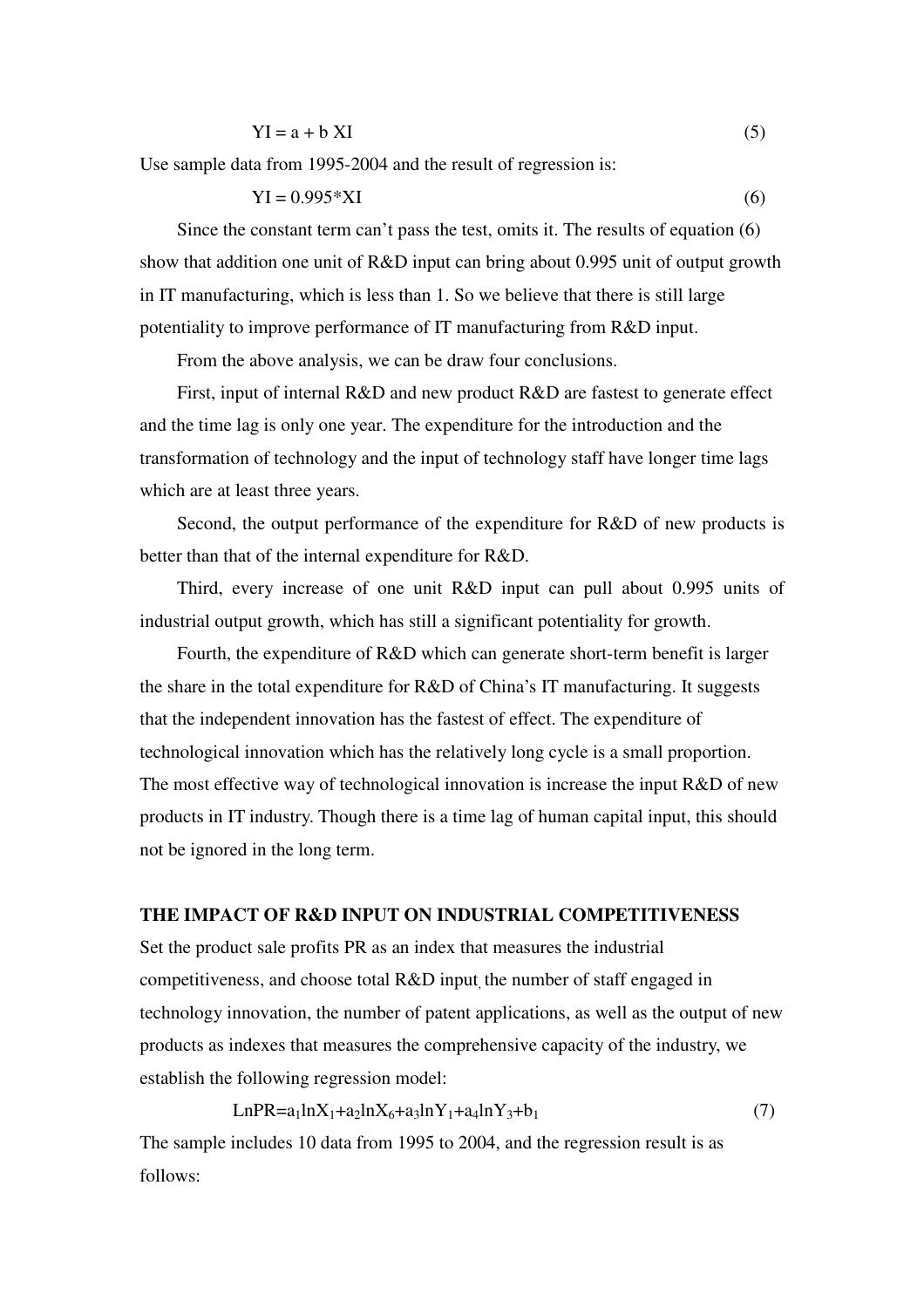| Sample           | Regression<br>Coefficient | <b>Standard</b><br><b>Derivation</b> | $T-Test$    | Probability |
|------------------|---------------------------|--------------------------------------|-------------|-------------|
| $LnX_1$          | 1.408507                  | 0.671663                             | 2.097045    | 0.0901      |
| LnX <sub>6</sub> | 2.497149                  | 1.147888                             | 2.145429    | 0.0816      |
| $LnY_1$          | $-0.734049$               | 0.431566                             | $-1.700895$ | 0.1497      |
| $LnY_3$          | 0.393233                  | 0.534844                             | 0.735230    | 0.4952      |
| $b_i$            | $-28.62028$               | 12.20045                             | $-2.345839$ | 0.0659      |

| $R^2$                                                       | 0.975581 | Changes<br>Average<br>Independent Variable            | of 5.866077 |
|-------------------------------------------------------------|----------|-------------------------------------------------------|-------------|
| Adjusted of $\mathbb{R}^2$                                  | 0.956047 | Standard Derivation of<br><b>Independent Variable</b> | 0.857409    |
| <b>Standard Errors</b><br>Regression<br>οf                  | 0.179756 | Akaike Info Criterion                                 | $-0.287576$ |
| <b>Squared</b> of 0.161562<br><b>Sum</b><br><b>Residual</b> |          | Schwarz Criterion                                     | $-0.136283$ |
| Likelihood<br>Logarithms                                    | 6.437878 | F-test                                                | 49.94062    |
| Test<br>$D-W$                                               | 1.900932 | Probability $(F-test)$                                | 0.000320    |

Inevitably, there are some correlations between each two variables, so we use still the principal component analysis to test the regression results and eliminate the influence of multicollinearity. The result is:

Table 11 here.

 $\overline{\phantom{a}}$  , we can also the contract of  $\overline{\phantom{a}}$ 

 $\overline{\phantom{a}}$  , we can assume that  $\overline{\phantom{a}}$ 

From the table 11, we find that the correlation is strong among the 4 chosen variables, and the generated principal component can account for 97.61 of the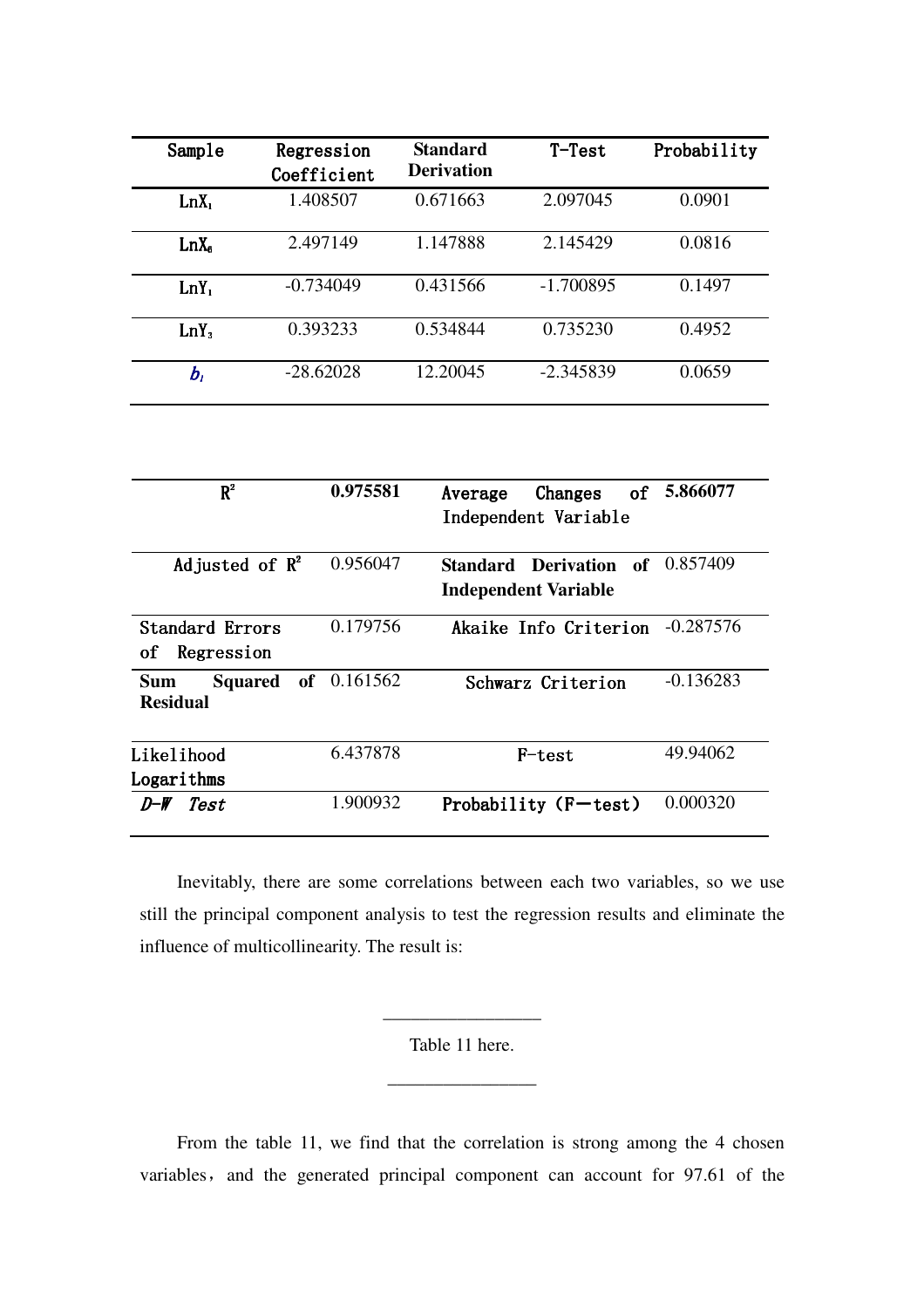information of the four variables. The regression model about principal component z to the dependent variable LnPR is:

$$
LnPR = a_5 Z + b_2
$$
 (8)

The sample includes 10 data from 1995 to 2004. The regression result is:

| Sample  | Regression<br>Coefficient | <b>Standard</b><br><b>Derivation</b> | $T-Test$  | Probability |
|---------|---------------------------|--------------------------------------|-----------|-------------|
| Z       | 0.842615                  | 0.056072                             | 15.02726  | 0.0000      |
| $b_{2}$ | 5.866076                  | 0.053195                             | 110, 2751 | 0.0000      |

| $LnPR = 0.843Z + 5.866$ | (9) |
|-------------------------|-----|
|                         |     |

| $R^2$                        | 0.965785                    | Changes<br>of<br>Average                   | 5.866077    |  |  |
|------------------------------|-----------------------------|--------------------------------------------|-------------|--|--|
|                              |                             | Independent Variable                       |             |  |  |
| Adjusted of $\mathbb{R}^2$   | 0.961509                    | of<br><b>Standard</b><br><b>Derivation</b> | 0.857409    |  |  |
|                              | <b>Independent Variable</b> |                                            |             |  |  |
| <b>Standard Errors</b>       | 0.168217                    | Akaike Info Criterion                      | $-0.550267$ |  |  |
| Regression<br>οf             |                             |                                            |             |  |  |
| <b>Squared</b><br><b>Sum</b> | of $0.226376$               | Schwarz Criterion                          | $-0.489750$ |  |  |
| <b>Residual</b>              |                             |                                            |             |  |  |
| Likelihood                   | 4.751334                    | F-test                                     | 225.8185    |  |  |
| Logarithms                   |                             |                                            |             |  |  |
| Test<br>$D-W$                | 1.837981                    | Probability (F-test)                       | 0.000000    |  |  |
|                              |                             |                                            |             |  |  |

Since the model passes D-W test and F-test under significance level of 1%, and both the correlation coefficient  $(R^2)$  and the correlation coefficient of the adjusted model are high, which indicate the degree of goodness of fit of the model is high. Generally speaking, the international competitiveness is highly correlated with independent variables. From the variable perspective, the principal component Z has passed the T-test under significance level of 1%, which suggests the variables in the model are correlated with the international competitiveness but extent and direction of influence for each variable is differ. The results show that total R&D input  $X_1$ , the total number of staff of R&D  $X_6$ , the number of patent applications  $Y_1$ , and as well as the output value of new products  $Y_3$  have effect to the competitiveness of IT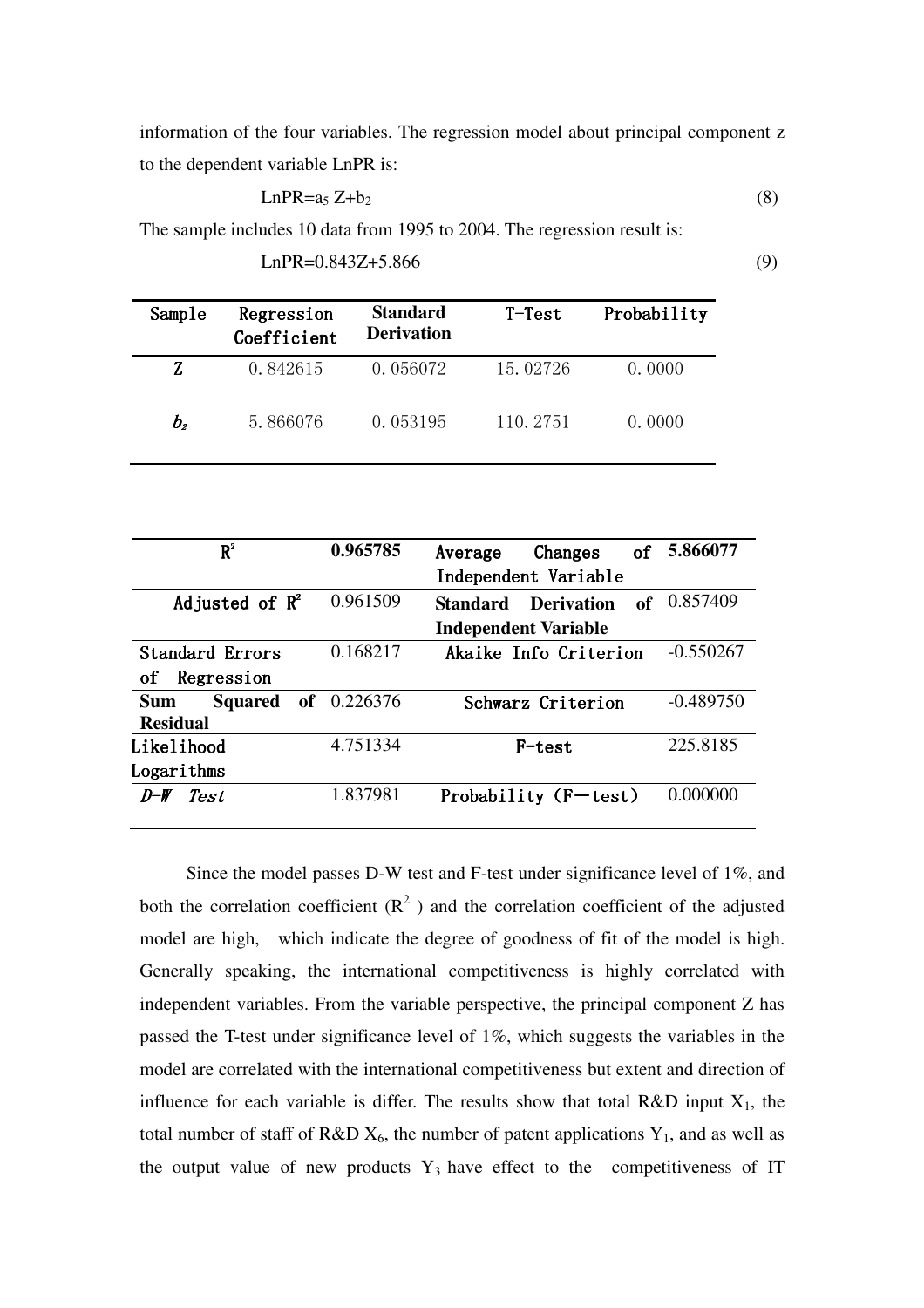manufacturing. From the general variable explanatory of the main factor analysis in table 11, we can find that the impact of total expenditure for R&D reaches to 97.61% on the industrial competitiveness, which means R&D input is the most important factor in the process of improving industrial competitiveness.

#### **INTERNATINAL COMPARISON OF TECHNOLOGY INNOVATION**

#### **1**、**International Comparison of Intensity of R&D Input**

From table 12, we show that the intensity of R&D input in China's manufacturing, the intensity of R&D in high-tech industry is only 4.6 percent in 2004, and the intensity of manufacturing has only 1.9 percent, the highest is aerospace manufacturing, accounting for 16.9%.We can find that the intensity of R&D in high-tech industry is generally higher than that of the average level of the manufacturing.

By comparison with developed country, the high-tech industry starts in a relatively low level, the R&D investments get behind the developed countries and haven't master core technologies in China. The intensity of R&D is more than 20 percent in many countries of OECD. The globalization of high-tech industry is prominent in the process of economic globalization. The multinational corporations invest heavily in R&D of key technology, while production of the mature technology product transfer to developing countries where labor force is cheaper. The high-tech industries of developing countries can only operate in the form of consigning process to produce external equipment or assemble work, not more than R&D.

In main developed countries, the intensity of R&D input is higher than 20% in the Electronics and Telecommunication Equipment manufacturing, however that is  $5.6\%$  in China, only one tenth of the France where that is 57.2%. As to Computers and Office Equipments manufacturing, the intensity of R&D input in Japan is the highest rank by 90.4%, America is 32.8%, China only 3.2%. Though we start at later than developed countries in two sectors and our technology is obviously falling behind, we can't chose a development model of traditional industry. If we still develop IT manufacturing via step by step, we will never catch up with the advanced level of world. So we should increase the R&D input intensity and fully catch the opportunity of international industrial division, which put in practice a 'frog-jumping' strategy.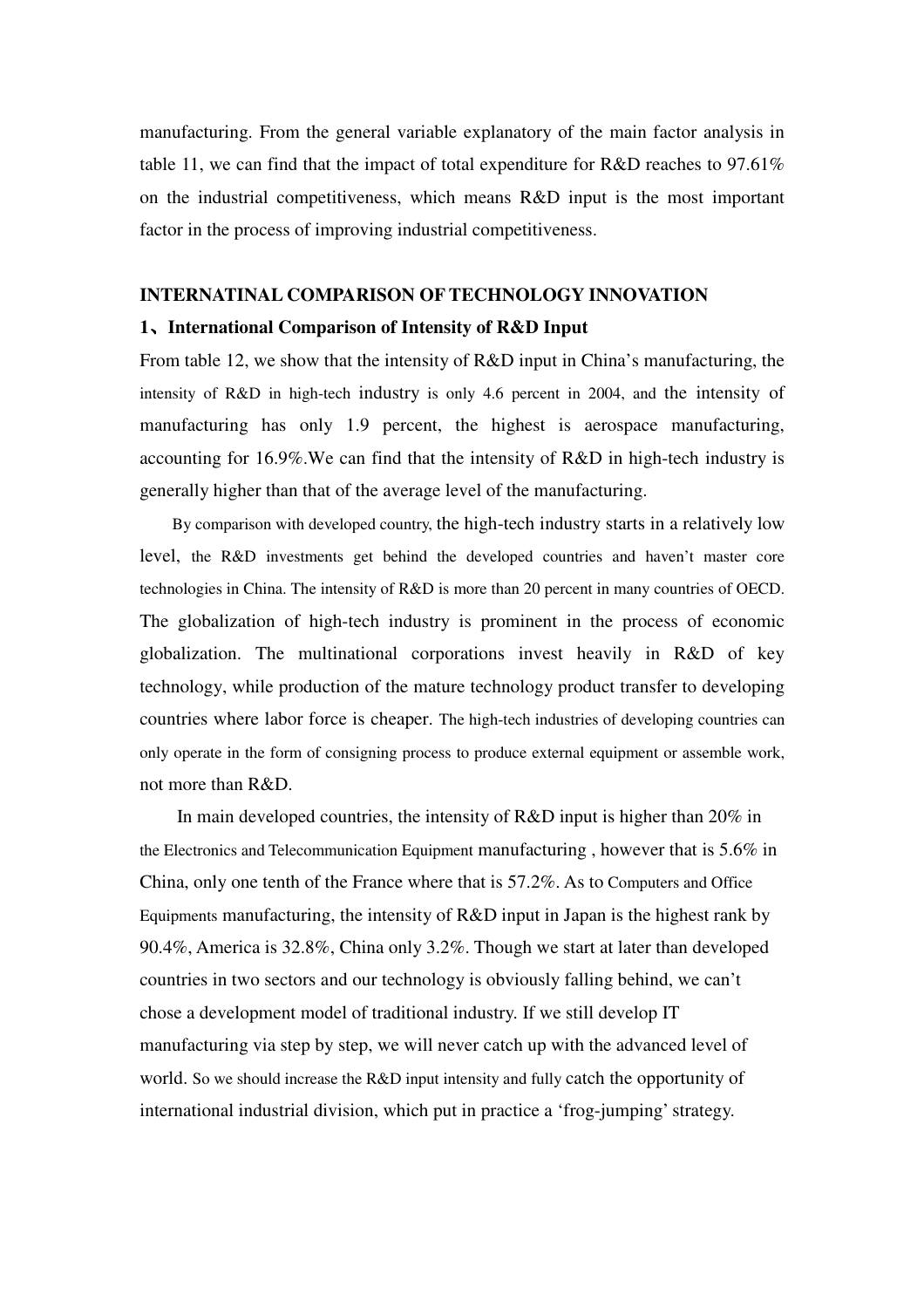Table 12 here.

\_\_\_\_\_\_\_\_\_\_\_\_\_\_\_\_\_

\_\_\_\_\_\_\_\_\_\_\_\_\_\_\_\_\_\_

#### **2**、**International Comparison of Labor Productivity**

Although the labor productivity has increases largely in China's IT manufacturing and high-tech industry since 1995, the gap with the developed countries is still very obvious. The disparity is associated not just with technology but also with the labor force quality. In OECD countries the total labor productivity is usual over 50 thousand dollars per capita while 13 thousand dollars per capita in China. Even if there is relatively fast growth in the Computers and Office Equipments manufacturing, the labor productivity is only 17.9 thousand dollars per person. Therefore, no matter what in technology level, productivity and competitiveness, China has big gap than the developed countries, which is the largest challenge for China's industrialization process, we should pay full attention in the future.

Table 13 here.

\_\_\_\_\_\_\_\_\_\_\_\_\_\_\_\_\_

\_\_\_\_\_\_\_\_\_\_\_\_\_\_\_\_\_\_

#### **CONCLUSION AND POLICY SUGGESTION**

By empirical analysis of the effect of technology innovation on industrial growth and competitiveness of China's IT manufacturing, we can draw four conclusions. First, every 1% increase of new product R&D can bring about 0.550% of new product output, it will generate effect in a year, while the internal expenditure for R&D need at least two years to produce benefits. Second, the ratio of the R&D input to the total input has direct effect on the IT manufacturing's growth, every 1 unit of increase in total R&D input can drive 0.995 unit output growth, and it still remain a large room to enhance the performance of IT industry. Third, the impact of total expenditure for R&D on the industry competitiveness reaches to 97.61%, which means R&D input is the most important factor in the process of improving industrial competitiveness. Fourth, the technological innovation capability has a large gap between IT manufacturing of China and that of the developed countries. The R&D input intensity of IT industry in developed countries is the higher than 20%, the average is 4.4 % in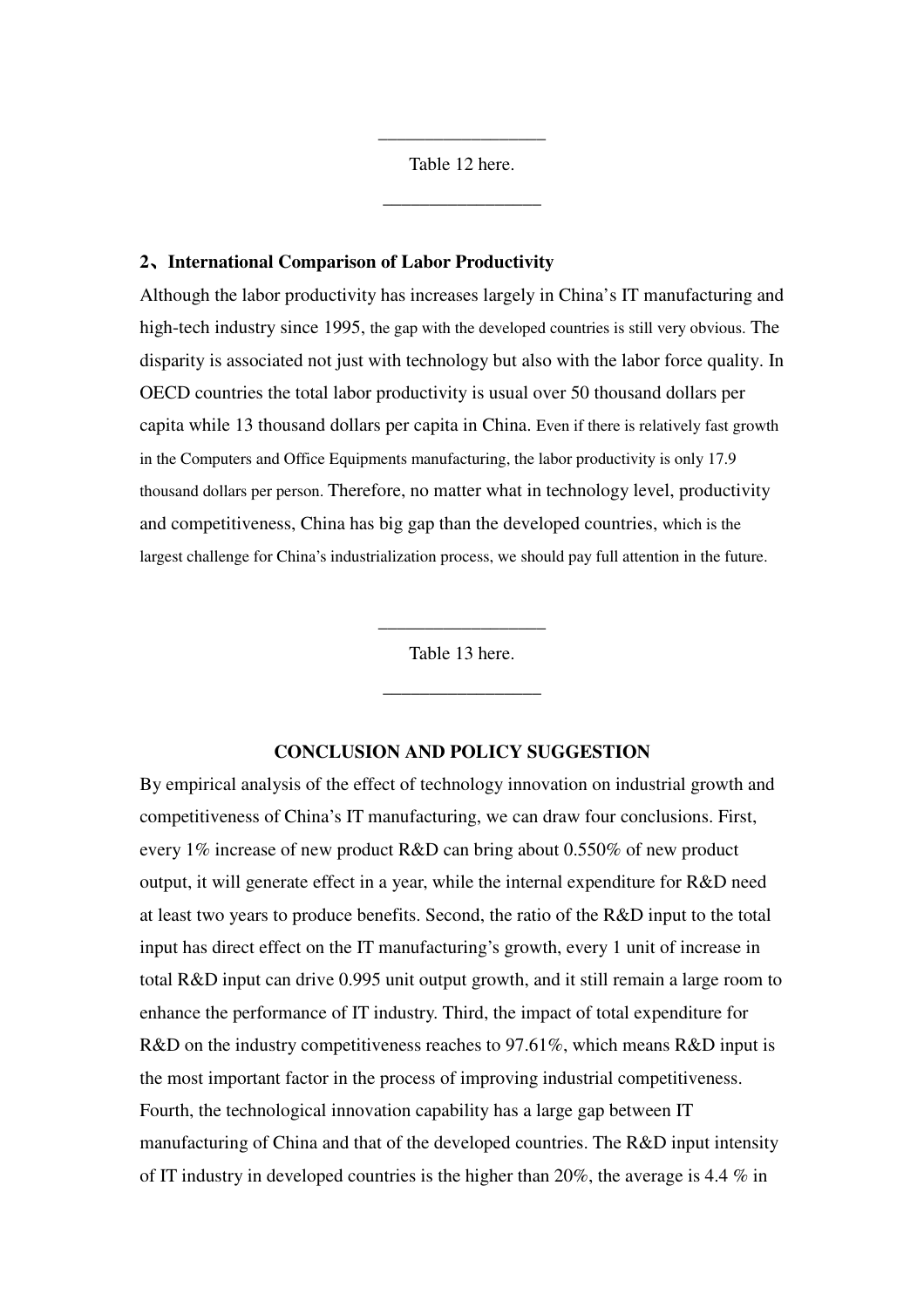China, correspondingly. The labor productivity is only a half of that of South Korea, one-ninth of the United States.

On the other hand, the proportion of expenditure which can generate short-term benefits is large in the total R&D expenditure of China's IT industry. The investment of R&D which can to generate effect on long-term has is a little share, which is also disadvantage to corporations' long-term development strategy and the upgrading of the technology.

China's economic is experiencing to transformation from early industrialization stage to the industrialization metaphase, the large-scale and high-tech industries become the key industries. If China wants to improve the industry's competitiveness by the way of technological innovation, the IT industry is regarded as a key high-technology industry. There is only rest on technology introduction and technology transformation, which will never be able to catch up with or exceed the level of developed countries. Only through increasing input for technological innovation, improving the environment for innovation and incentive mechanisms, enhancing the efficiency of the innovation system, strengthening international technical cooperation, decreasing monopolization by State-owned enterprises, opening up market to increase competition, and promoting the IT application and diffusion in other industry, can China shift from 'a world IT factor' to leader of IT innovation.

Paper just examined the impact of technological innovation on the industrial growth and the competitiveness of China's IT manufacturing. However, if China's IT manufacturing has stronger enough capacity to investment R&D, how much input in technological innovation should be appropriate and how to effectively allocate technological innovation resources are the questions that need to be further research.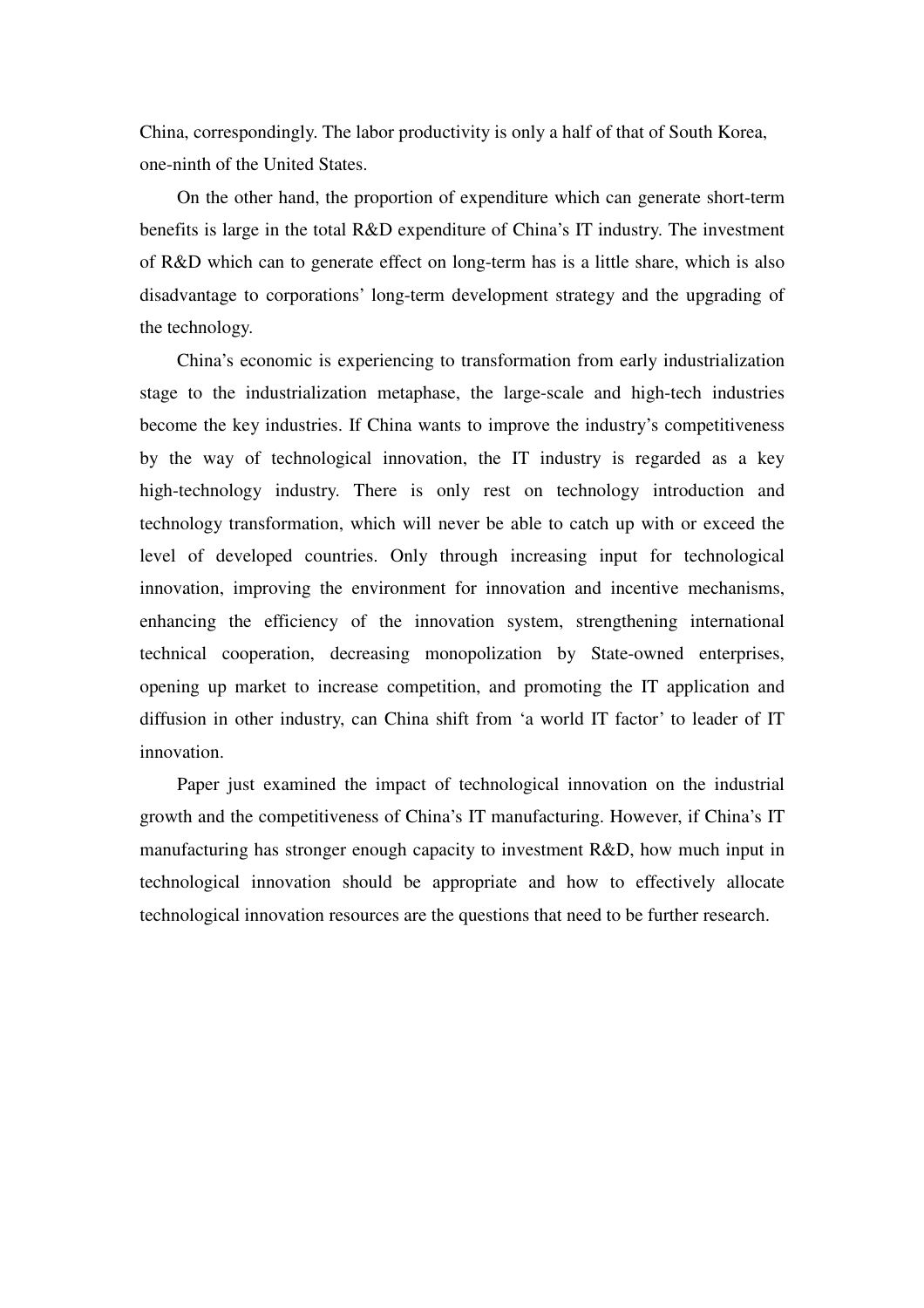#### **References**

- Bondt, D. R. (1996), "Spillover and Innovative Activities," *International Journal of Industrial Organization*, 15(1), 1-22.
- Brecht, H.E.(1992),"Australia's Industrial R&D and Foreign Trade", *Applied Economics*, 24(4), 545-556.
- Charer, F.M. (2000), *Technology Innovation: Source of Economic Growth*, Beijing, Xinhua Press, 88-93.
- Dollar. D(1986),"Technology Innovation, Capital Mobility, and the Product Cycle in North-South Trade," *American Economic Review,*76(1),177-190.
- Faber, J and Hesen, A.B.(2004),"Innovation Capabilities of European Nations: Cross-National Analyses of Patents and Sales of Product Innovations," *Research Policy*, 33(2),193-207.
- Gou Zhongwen.(2006),"IT Innovation and the Development of Information Industry," *China Communication*,6,5-6.
- Guan, J and Ma, N.(2003),"Innovative Capability and Export Performance of Chinese Firms," *Technovation*, 23(4),737-747.
- Guoqing Lu(2003), "Industrial innovation model based on IT revolution," *Industrial Economics Research*(4), 31-32.
- Jiayi Fu(1998), *Technology Innovation ,* Beijing, Tsinghua University Press, 13-21.
- Jiancheng Guan and Ning Ma (2002), "Research on Technology Innovation Ability and Export Behavior of China's Industrial Enterprises," *The Journal of Quantitative & Technical Economic study*(2), 103-106.
- Jianhua Wang and Mingyong Lai(1999),"Relative Evaluate And Empirical Research On Technology Innovation of China's Industrial Manufacturing," *Journal of Systems Engineering,* 17(2), 25-28.
- Jinghua Xu(2003),"Information Technology and Economic Growth:Theory, Method and Empirical Research," Lanzhou, Lanzhou University Press,16-18.
- Kexin Bi(2006), *Measurement and Evaluation of Technology Innovation for SMEs*, Beijing, Nation Science Press, 103-116.
- Morkey, G.K.(1989),"R&D expenditures and Profit Growth", *Research Technology Management,* 32(3), 20-23.
- Morkey, G.K, Reithner, R.M.(1990)." How R&D Affects Sales Growth, Productivity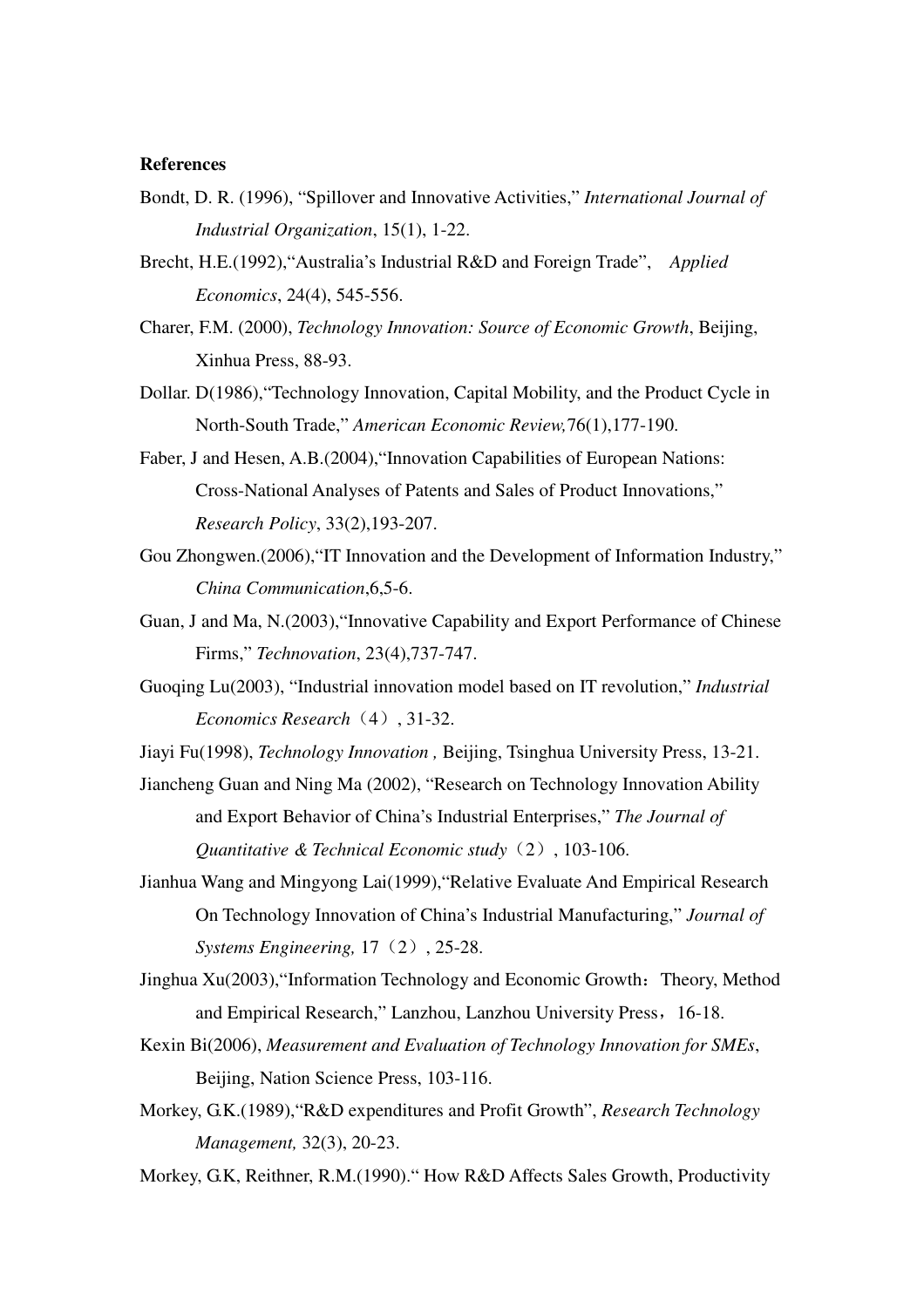and Profitability", *Research Technology Management*, 33(2),11-14.

- Schumpeter, Joseph Alois (1990), *Theory of Economic Development,* Beijing, The Commercial Book Press, 161-170.
- The Institute of China Information Industry(2006), "The Research Report on World's Information Industry Development," Beijing, The Center of China Information Industry Development, 113-125.
- Ruttan, V.W. (1997), "Induced Innovation, Evolutionary Theory and Path Dependence: Sources of Technical Change", *The Economic Journal*, Vol.107, no.444, 1520-1529.
- Xiyao Li(1999), "German's way of enhancing technology innovation," *Journal of Global Science and Economy Outlook*(8), 25-26.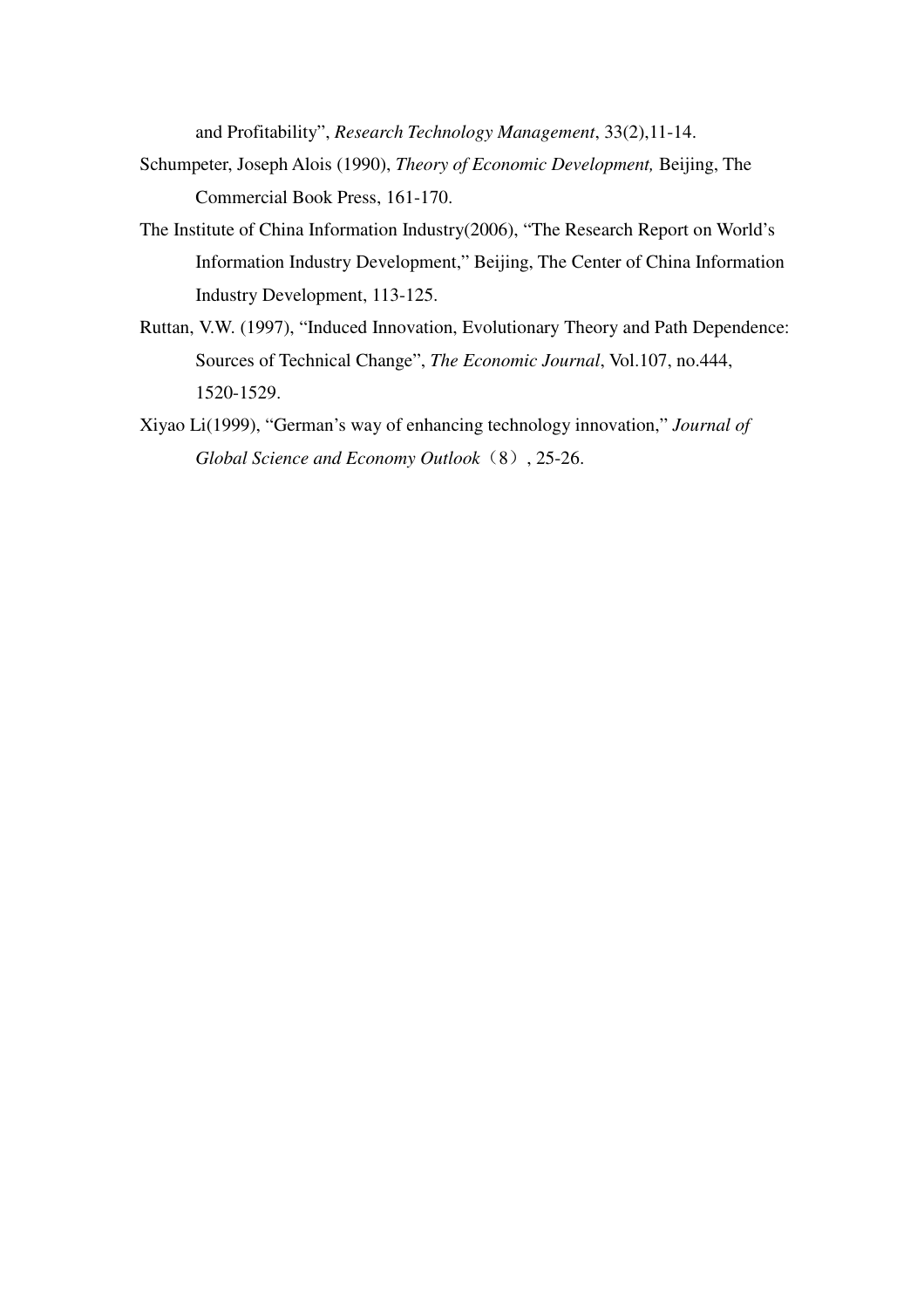| <b>Category</b> | <b>Symbol</b> | <b>Meaning</b> | <b>Category</b> | <b>Symbol</b> | <b>Meaning</b> |
|-----------------|---------------|----------------|-----------------|---------------|----------------|
|                 | $X_1$         | Total R&D      |                 | $Y_1$         | Number of      |
|                 |               | input          |                 |               | patents        |
|                 | $X_2$         | Internal R&D   |                 | $Y_2$         | Export         |
|                 |               | input          |                 |               | delivery value |
| Input           | $X_3$         | R&D input of   | Output          | $Y_3$         | New product    |
| <b>Indexes</b>  |               | new product    | indexes         |               | value added    |
|                 | $X_4$         | Input in       |                 | $Y_4$         | total output   |
|                 |               | technology     |                 |               | value of       |
|                 |               | transformation |                 |               | industrial     |
|                 | $X_5$         | Input in       | <b>Profit</b>   | <b>PR</b>     | Product sell   |
|                 |               | technology     | index           |               | profits        |
|                 |               | introduction   |                 |               |                |
|                 | $X_6$         | $R&D$ input in |                 |               |                |
|                 |               | human resource |                 |               |                |

**Table 1 Input and Output Indexes of Technology Innovation**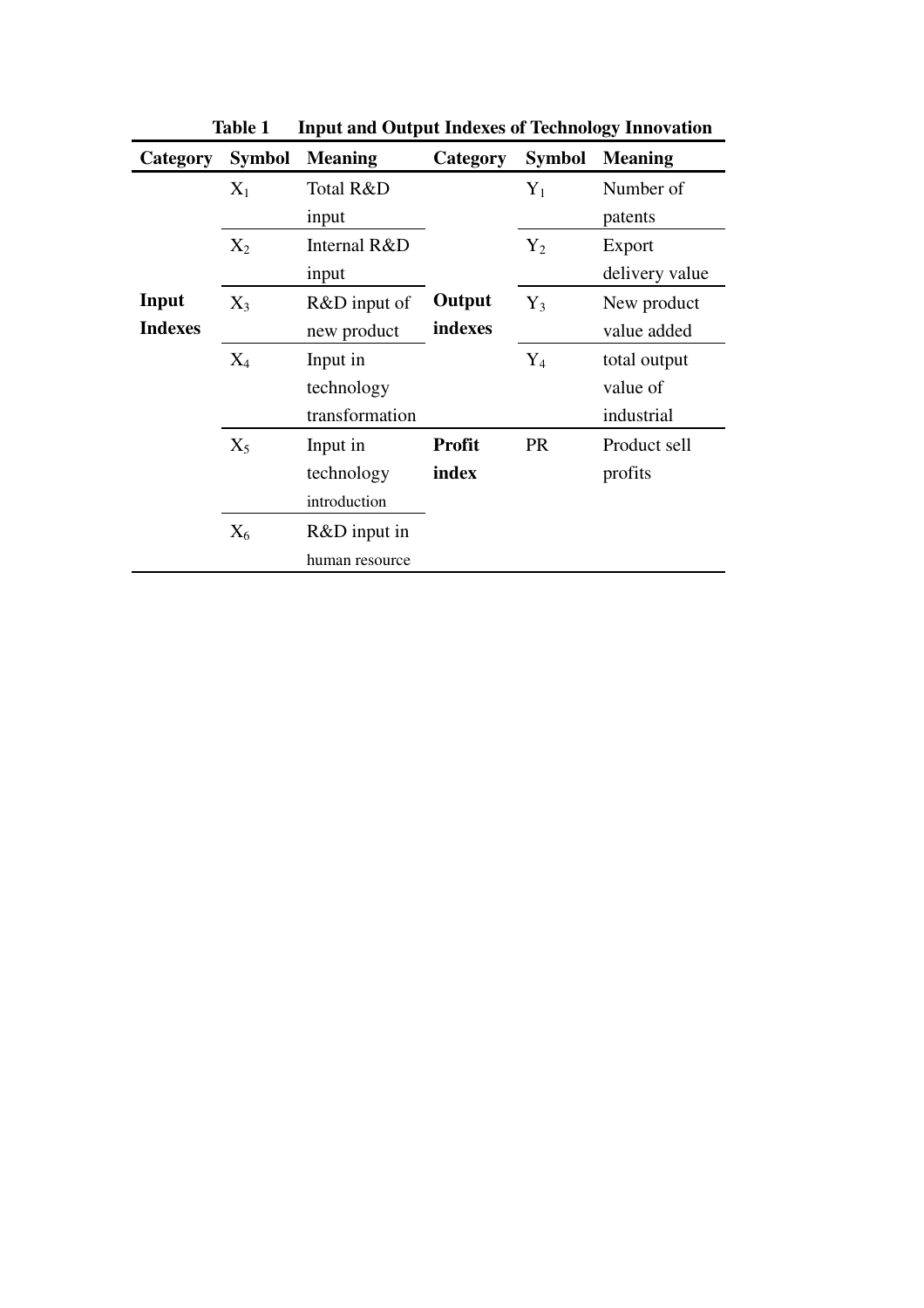| year        |        |       |            |        | Total R&D Government The Share of Enterprise The Share of |
|-------------|--------|-------|------------|--------|-----------------------------------------------------------|
|             | Input  | Input | Government | Input  | Enterprise                                                |
| 1995        | 30.19  | 2.78  | 8.9        | 24.85  | 80                                                        |
| 1996        | 32.45  | 2.34  | 7.2        | 22.97  | 71                                                        |
| 1997        | 43.85  | 3.31  | 7.6        | 29.80  | 68                                                        |
| 1998        | 73.51  | 3.48  | 4.7        | 55.68  | 76                                                        |
| 1999        | 100.39 | 4.62  | 4.6        | 82.60  | 82                                                        |
| 2000        | 170.04 | 4.74  | 2.8        | 142.42 | 84                                                        |
| 2001        | 198.47 | 5.38  | 2.7        | 172.00 | 87                                                        |
| 2002        | 230.64 | 7.54  | 3.3        | 187.76 | 81                                                        |
| 2003        | 311.15 | 5.93  | 1.9        | 260.39 | 84                                                        |
| <i>2004</i> | 428.47 | 8.37  | 2.0        | 371.17 | 87                                                        |

**Table 2. The R&D Input in China's IT Manufacturing** 

#### **(Hundred Million YUAN RMB, %)**

Note: all data exclude the data of foreign-owned enterprises.

Data source: The High-Tech Industry Statistical Yearbook (2002), China Statistical Press, 2003; The High-Tech Industry Statistical Yearbook (2005), China Statistical Press, 2006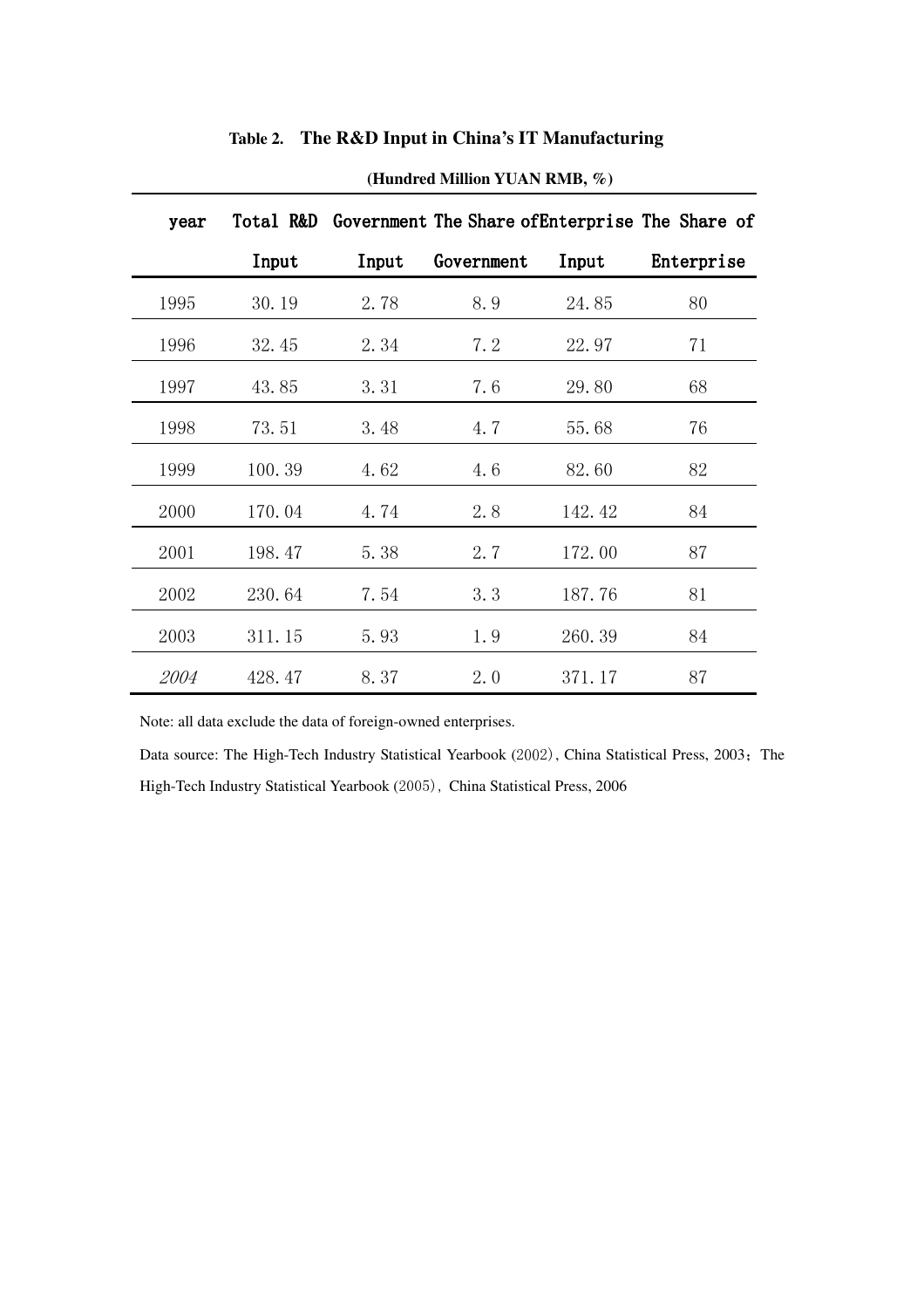| year | S&T              | <b>Peoples</b> |                  |       | Peoples of Internal Input in Input |                                                               | in Input in |                  |
|------|------------------|----------------|------------------|-------|------------------------------------|---------------------------------------------------------------|-------------|------------------|
|      | <b>Institute</b> |                |                  |       |                                    | Technology Scientists & R&D New product technology technology |             | <b>Intensity</b> |
|      | <b>Number</b>    | Innovation     | <b>Engineers</b> | Input | R&D                                | transformation introduction Of R&D                            |             |                  |
| 1995 | 964              | 89867          | 38163            | 5.7   | 13.8                               | 36                                                            | 20          | 0.23             |
| 1996 | 876              | 100072         | 59623            | 13.6  | 19.9                               | 42                                                            | 15          | 0.48             |
| 1997 | 707              | 106370         | 67592            | 25.1  | 30.2                               | 39                                                            | 22          | 0.67             |
| 1998 | 740              | 112849         | 63152            | 39.3  | 47.4                               | 30                                                            | 15          | 0.86             |
| 1999 | 737              | 116015         | 64207            | 46.5  | 66.9                               | 39                                                            | 18          | 0.82             |
| 2000 | 546              | 117012         | 78872            | 79.5  | 87                                 | 55                                                            | 38          | 1.06             |
| 2001 | 577              | 131360         | 95249            | 116.1 | 104.6                              | 52                                                            | 65          | 1.29             |
| 2002 | 572              | 130600         | 92653            | 137   | 124.4                              | 57                                                            | 78          | 1.23             |
| 2003 | 537              | 153954         | 59727            | 164.3 | 156.7                              | 67                                                            | 77          | 1.17             |
| 2004 | 847              | 171778         | 60089            | 228.1 | 366.1                              | 94                                                            | 102         | 1.12             |

### **Table 3. The Input of Technology Innovation in IT Manufacturing**

 **(One**,**Hundred million YUAN RMB, %)** 

Note: Input includes domestic enterprises, joint venture and foreign-owned enterprises.

Data source: China statistical Yearbook (2005), China Statistical Press, 2006; The High-Tech Industry Statistical Yearbook (2002), China Statistical Press, 2003; The High-Tech Industry Statistical Yearbook (2005), China Statistical Press, 2006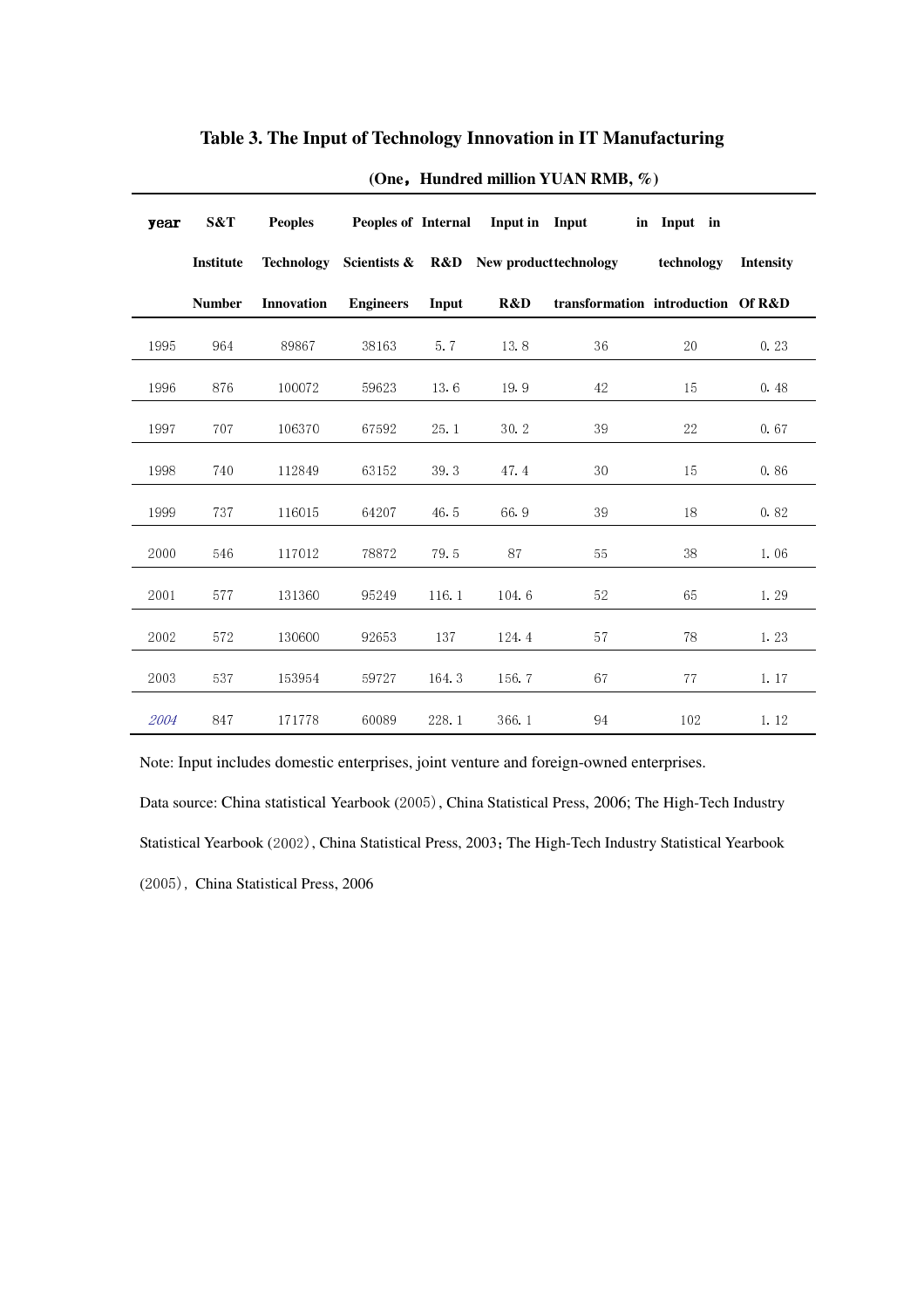| <b>Year</b> | <b>Total</b><br>Output | <b>Value</b><br><b>Added</b> | Profits&<br><b>Revenue</b> | <b>New</b><br><b>Product</b><br>Output | <b>New</b><br><b>Product</b><br><b>Revenue</b> | <b>Export</b><br><b>Delivery</b><br><b>Value</b> | <b>New</b><br>Product<br><b>Profit</b> |  |  |
|-------------|------------------------|------------------------------|----------------------------|----------------------------------------|------------------------------------------------|--------------------------------------------------|----------------------------------------|--|--|
| 1995        | 2536                   | 636                          | 186                        | 537                                    | 387                                            | 931                                              | 44                                     |  |  |
| 1996        | 3085                   | 725                          | 112                        | 678                                    | 559                                            | 1054                                             | 53                                     |  |  |
| 1997        | 3969                   | 910                          | 317                        | 872                                    | 627                                            | 1208                                             | 76                                     |  |  |
| 1998        | 4968                   | 1136                         | 342                        | 1192                                   | 1030                                           | 1769                                             | 95                                     |  |  |
| 1999        | 5912                   | 1363                         | 461                        | 1451                                   | 1296                                           | 2135                                             | 111                                    |  |  |
| 2000        | 7658                   | 1845                         | 696                        | 2290                                   | 2168                                           | 3062                                             | 168                                    |  |  |
| 2001        | 9100                   | 2054                         | 700                        | 2572                                   | 2507                                           | 3881                                             | 146                                    |  |  |
| 2002        | 11427                  | 2543                         | 685                        | 3016                                   | 2959                                           | 5607                                             | 208                                    |  |  |
| 2003        | 16204                  | 3594                         | 885                        | 4010                                   | 4010                                           | 8539                                             | 329                                    |  |  |
| 2004        | 22699                  | 4592                         | 1031                       | 5316                                   | 5368                                           | 14106                                            | 382                                    |  |  |

**Table 4**. **The Output Growth of China IT Manufacturing, 1995-2004** 

**Hundred Million YUAN RMB** 

Data source: ibid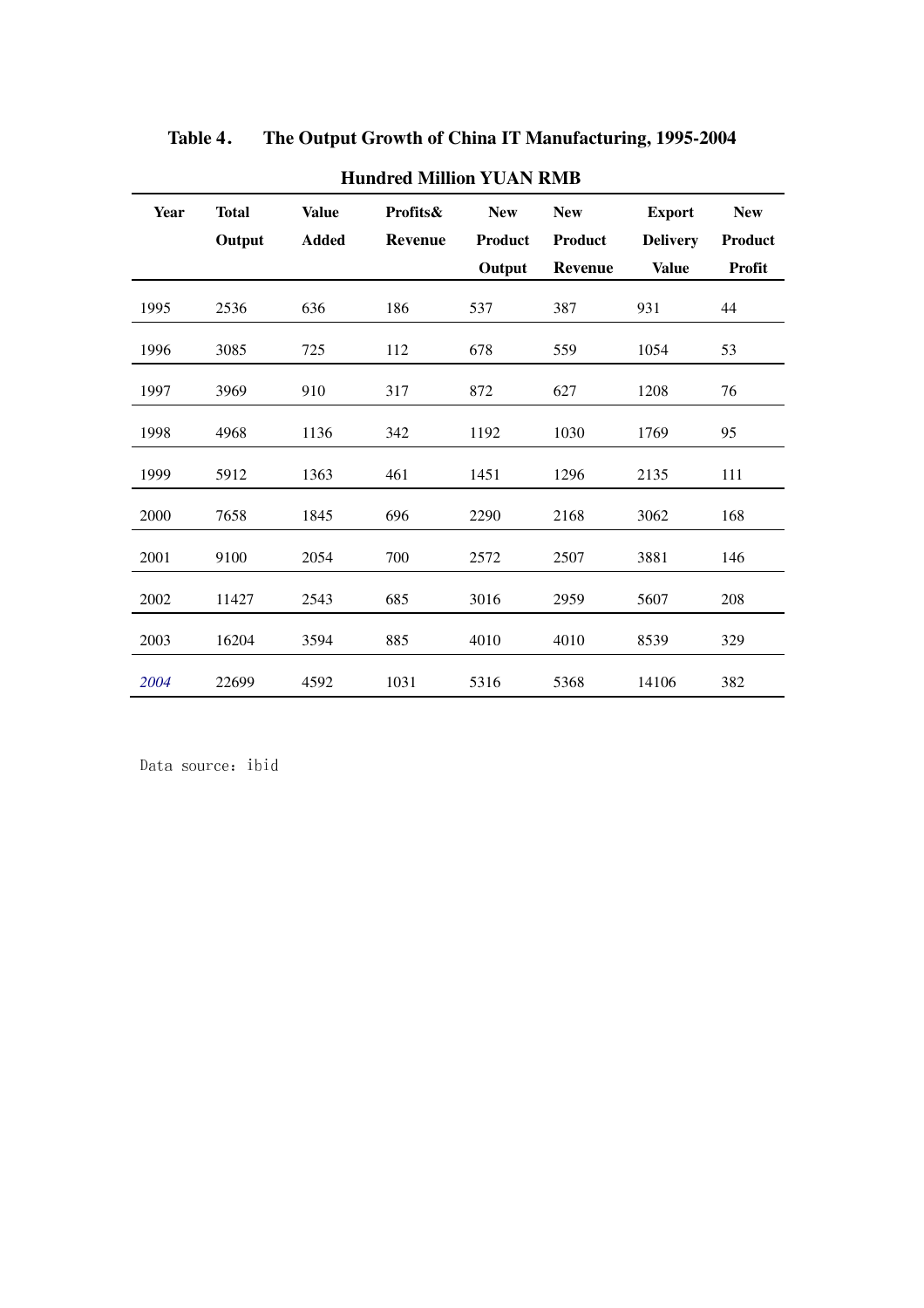| Year | <b>The Share</b><br>IT output/<br>manufacturi<br>ng output | <b>Growth Rate</b><br>of IT<br>Manufacturi<br>ng | $LP$ of<br>Manufacturi<br>ng | LP of<br><b>High-Tech</b><br><b>Industry</b> | LP of<br><b>ETEM</b> | LP<br>of<br><b>MCOE</b> |
|------|------------------------------------------------------------|--------------------------------------------------|------------------------------|----------------------------------------------|----------------------|-------------------------|
| 1995 | 5.2                                                        | $-$                                              | 1.7                          | 2.4                                          | 3.0                  | 6.6                     |
| 1996 | 6.0                                                        | 21.6                                             | 2.1                          | 2.8                                          | 3.3                  | 9.5                     |
| 1997 | 6.6                                                        | 28.7                                             | 2.4                          | 3.6                                          | 4.2                  | 10.6                    |
| 1998 | 8.3                                                        | 25.2                                             | 3.0                          | 4.5                                          | 5.3                  | 12.4                    |
| 1999 | 9.2                                                        | 19.0                                             | 3.5                          | 5.5                                          | 6.7                  | 11.5                    |
| 2000 | 10.2                                                       | 29.5                                             | 4.3                          | 7.1                                          | 8.5                  | 15.7                    |
| 2001 | 10.8                                                       | 18.8                                             | 4.9                          | 7.8                                          | 9.2                  | 14.7                    |
| 2002 | 11.6                                                       | 25.6                                             | 5.7                          | 8.9                                          | 10.1                 | 15.6                    |
| 2003 | 12.7                                                       | 41.8                                             | 7.0                          | 10.5                                         | 11.5                 | 17.2                    |
| 2004 | 16.8                                                       | 40.1                                             | 8.1                          | 10.8                                         | 11.1                 | 14.8                    |

**Table 5. Labor Productivity of China IT Manufacturing, 1995-2004 (%, Ten thousand Yuan RMB /person )** 

Note: LP is Labor Productivity, ETEM is Electronic and Telecommunications Equipment Manufacturing, MCOE is Manufacture of Computers and Office Equipments

Data resource: ibid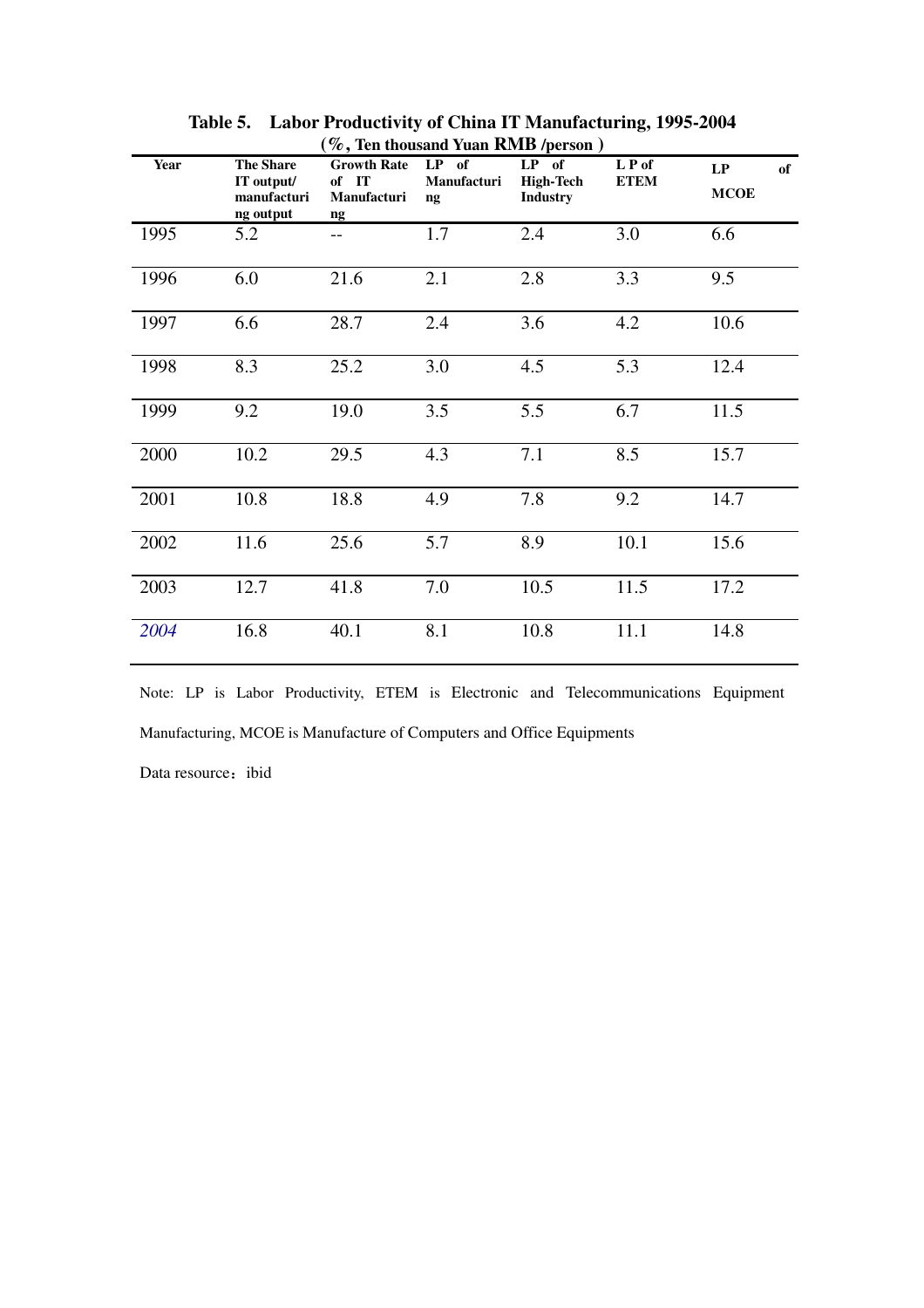|                  |                     | LnX <sub>2</sub> | $LnX_3$   | LnX <sub>4</sub>     | $LnX_5$ | $LnX_6$ | $LnY_3$ |
|------------------|---------------------|------------------|-----------|----------------------|---------|---------|---------|
|                  | <b>Correlation</b>  | 1.000            | .974*     | $.767*$              | $.836*$ | .934*   | .989*   |
| LnX <sub>2</sub> | Significance        |                  | .000      | .010                 | .003    | .000    | .000    |
|                  | N                   | 10               | 10        | 10                   | 10      | 10      | 10      |
|                  | <b>Correlation</b>  | .974*            | 1.000     | $.831*$              | $.850*$ | .966*   | .987*   |
| $LnX_3$          | <b>Significance</b> | .000             | $\bullet$ | .003                 | .002    | .000    | .000    |
|                  | N                   | 10               | 10        | 10                   | 10      | 10      | 10      |
|                  | <b>Correlation</b>  | $.767*$          | $.831*$   | 1.000                | $.906*$ | $.847*$ | .837*   |
| $LnX_4$          | <b>Significance</b> | .010             | .003      | $\ddot{\phantom{a}}$ | .000    | .002    | .002    |
|                  | N                   | 10               | 10        | 10                   | 10      | 10      | 10      |
|                  | <b>Correlation</b>  | $.836*$          | $.850*$   | $.906*$              | 1.000   | $.847*$ | .877*   |
| $LnX_5$          | <b>Significance</b> | .003             | .002      | .000                 |         | .002    | .001    |
|                  | N                   | 10               | 10        | 10                   | 10      | 10      | 10      |
|                  | <b>Correlation</b>  | .934*            | .966*     | $.847*$              | .847*   | 1.000   | .955*   |
| $LnX_6$          | <b>Significance</b> | .000             | .000      | .002                 | .002    |         | .000    |
|                  | N                   | 10               | 10        | 10                   | 10      | 10      | 10      |
|                  | Correlation         | .989*            | .987*     | $.837*$              | $.877*$ | .955*   | 1.000   |
| $LnY_3$          | <b>Significance</b> | .000             | .000      | .002                 | .001    | .000    |         |
|                  | N                   | 10               | 10        | 10                   | 10      | 10      | 10      |

**Table 6. Pearson Relationship Coefficients Matrix and Test** 

Where \* is the result under 2 lagged differences and the significance level of 0.01.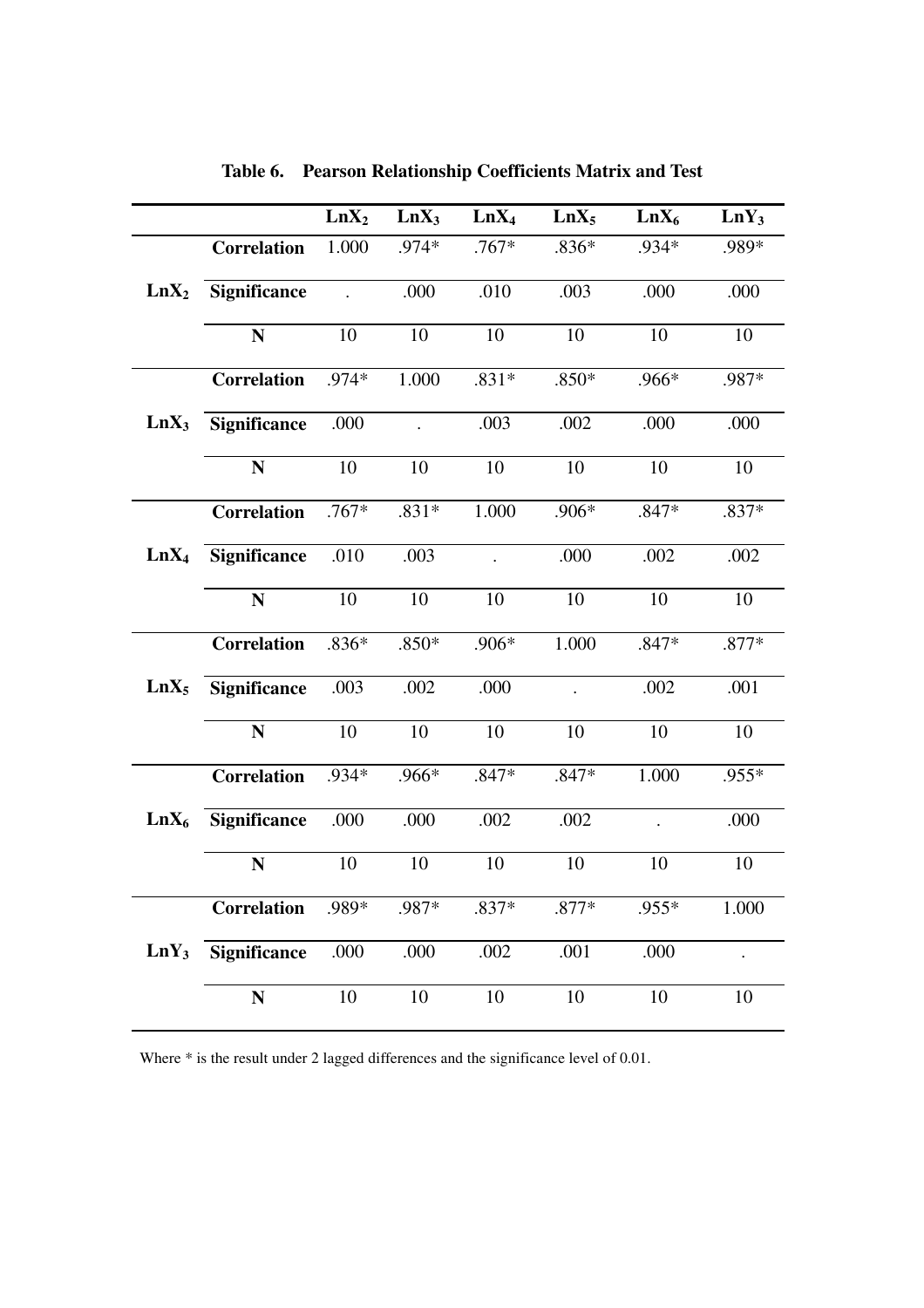| <b>Hypothesis Test</b>              | <b>Sample</b> | <b>F-statistic</b> | <b>Probability</b> |
|-------------------------------------|---------------|--------------------|--------------------|
| $Y_3$ is not $X_2$ 's Granger cause | 9             | 4.11302            | 0.08890            |
| $X_2$ is not $Y_3$ 's Granger cause | 9             | 0.00425            | 0.95015            |
| $Y_3$ is not $X_3$ 's Granger cause | 9             | 1.02558            | 0.35028            |
| $X_3$ is not $Y_3$ 's Granger cause | 9             | 3.97005            | 0.09339            |
| $Y_3$ is not $X_4$ 's Granger cause | 9             | 2.96122            | 0.13607            |
| $X_4$ is not $Y_3$ 's Granger cause | 9             | 0.10996            | 0.75146            |
| $Y_3$ is not $X_5$ 's Granger cause | 9             | 9.65787            | 0.02091            |
| $X_5$ is not $Y_3$ 's Granger cause | 9             | 0.02233            | 0.88612            |
| $Y_3$ is not $X_6$ 's Granger cause | 9             | 0.76914            | 0.41421            |
| $X_6$ is not $Y_3$ 's Granger cause | 9             | 0.42412            | 0.53901            |

**Table 7. Granger Causality Test Under 1 Lagged Difference**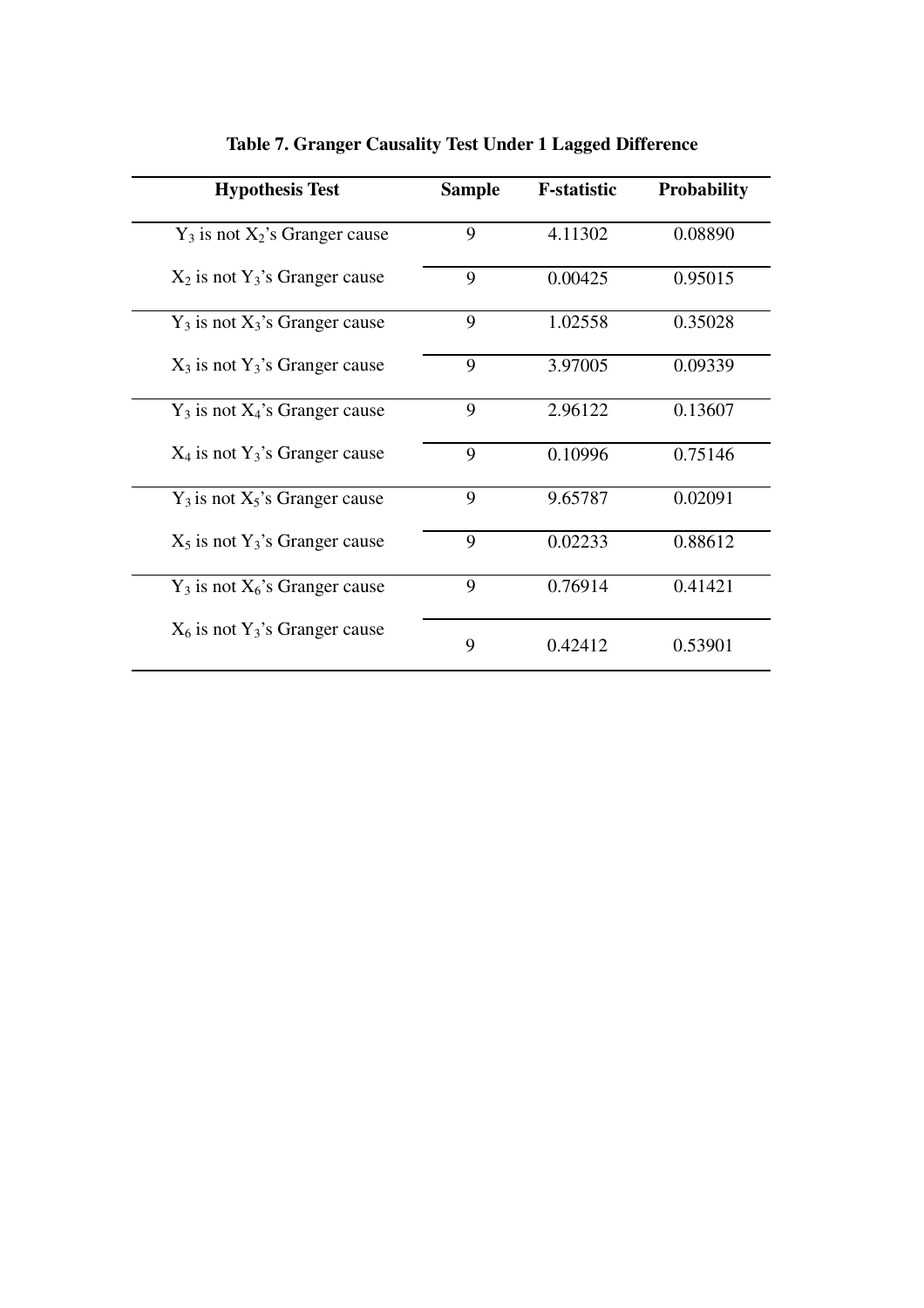| <b>Hypothesis Test</b>              | <b>Sample</b> | <b>F-statistic</b> | <b>Probability</b> |
|-------------------------------------|---------------|--------------------|--------------------|
| $Y_3$ is not $X_2$ 's Granger cause | 8             | 1.86391            | 0.29776            |
| $X_2$ is not $Y_3$ 's Granger cause | 8             | 12.4797            | 0.03515            |
| $Y_3$ is not $X_3$ 's Granger cause | 8             | 2.28979            | 0.24901            |
| $X_3$ is not $Y_3$ 's Granger cause | 8             | 0.74664            | 0.54555            |
| $Y_3$ is not $X_4$ 's Granger cause | 8             | 2.75872            | 0.20903            |
| $X_4$ is not $Y_3$ 's Granger cause | 8             | 1.94575            | 0.28722            |
| $Y_3$ is not $X_5$ 's Granger cause | 8             | 1.39972            | 0.37205            |
| $X_5$ is not $Y_3$ 's Granger cause | 8             | 0.65899            | 0.57911            |
| $Y_3$ is not $X_6$ 's Granger cause | 8             | 0.50298            | 0.64807            |
| $X_6$ is not $Y_3$ 's Granger cause | 8             | 1.76256            | 0.31174            |

**Table 8. Granger Causality Test Under 2 Lagged Differences**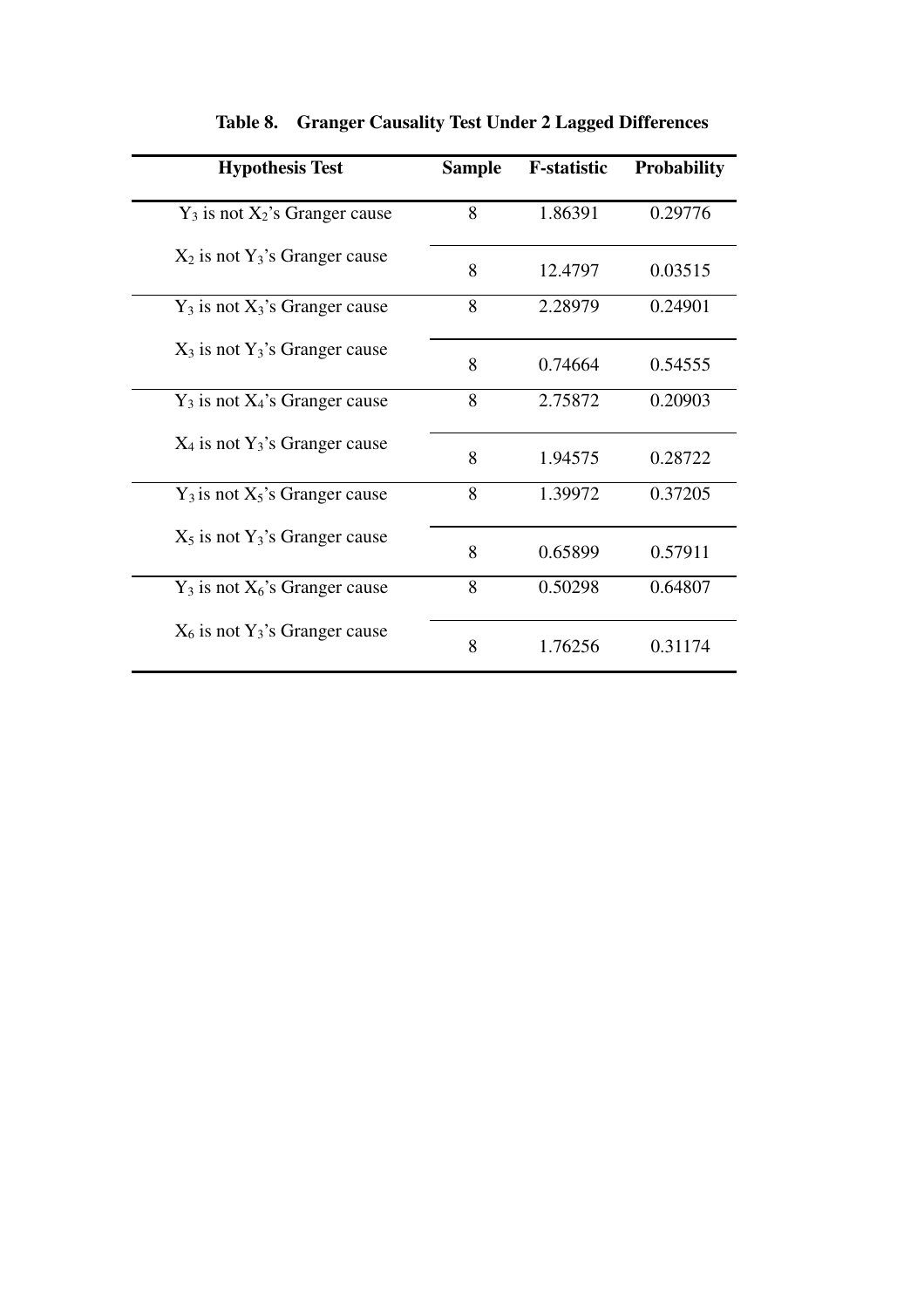|                |                    | $X_1$                | $X_6$ | $Y_3$ | $Y_4$     |
|----------------|--------------------|----------------------|-------|-------|-----------|
|                | <b>Correlation</b> | 1.000                | .968* | .983* | .989*     |
| $\mathbf{X}_1$ | significance       | $\ddot{\phantom{0}}$ | .000  | .000  | .000      |
|                | ${\bf N}$          | 10                   | 10    | 10    | 10        |
|                | correlation        | .968*                | 1.000 | .978* | $.981*$   |
| $\mathbf{X}_6$ | significance       | .000                 |       | .000  | .000      |
|                | ${\bf N}$          | 10                   | 10    | 10    | 10        |
|                | correlation        | .983*                | .978* | 1.000 | .981*     |
| $\mathbf{Y3}$  | significance       | .000                 | .000  |       | .000      |
|                | ${\bf N}$          | 10                   | 10    | 10    | 10        |
|                | correlation        | .989*                | .981* | .981* | 1.000     |
| $\mathbf{Y}$ 4 | significance       | .000                 | .000  | .000  | $\bullet$ |
|                | N                  | 10                   | 10    | 10    | 10        |

**Table 9**. **Pearson Relationship Coefficients Matrix and Test** 

Note: \* is the result under 2 lagged differences and the significance level of 0.01.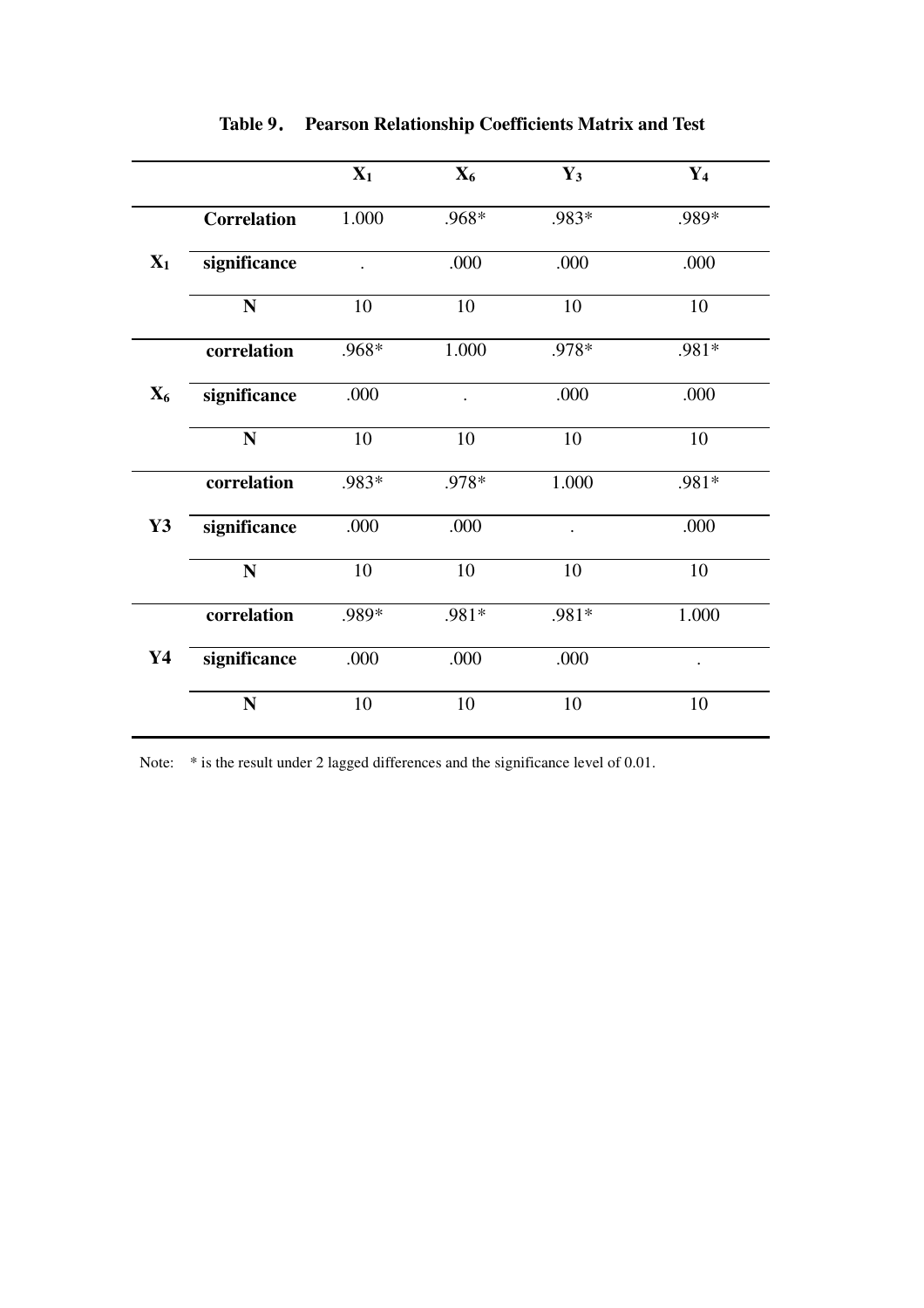| Principal                                                   |        | XI             | YI     |                |  |
|-------------------------------------------------------------|--------|----------------|--------|----------------|--|
| component                                                   | 1      | $\overline{2}$ | 1      | $\overline{2}$ |  |
| <b>Eigenvalue</b>                                           | 1.968  | 3.226E-02      | 1.981  | 1.895E-02      |  |
| <b>Total Variance</b><br><b>Explanation</b>                 | 98.387 | 1.613          | 99.052 | .948           |  |
| <b>Accumulated</b><br><b>Variance</b><br><b>Explanation</b> | 98.387 | 100.000        | 99.052 | 100.000        |  |
| Eigenvalue                                                  | 1.968  |                | 1.981  |                |  |
| <b>Total Variance</b><br><b>Explanation</b>                 | 98.387 |                | 99.052 |                |  |
| <b>Accumulated</b><br><b>Variance</b><br><b>Explanation</b> | 98.387 |                | 99.052 |                |  |

# **Table 10. General Variance Explanatory Table for XI and YI**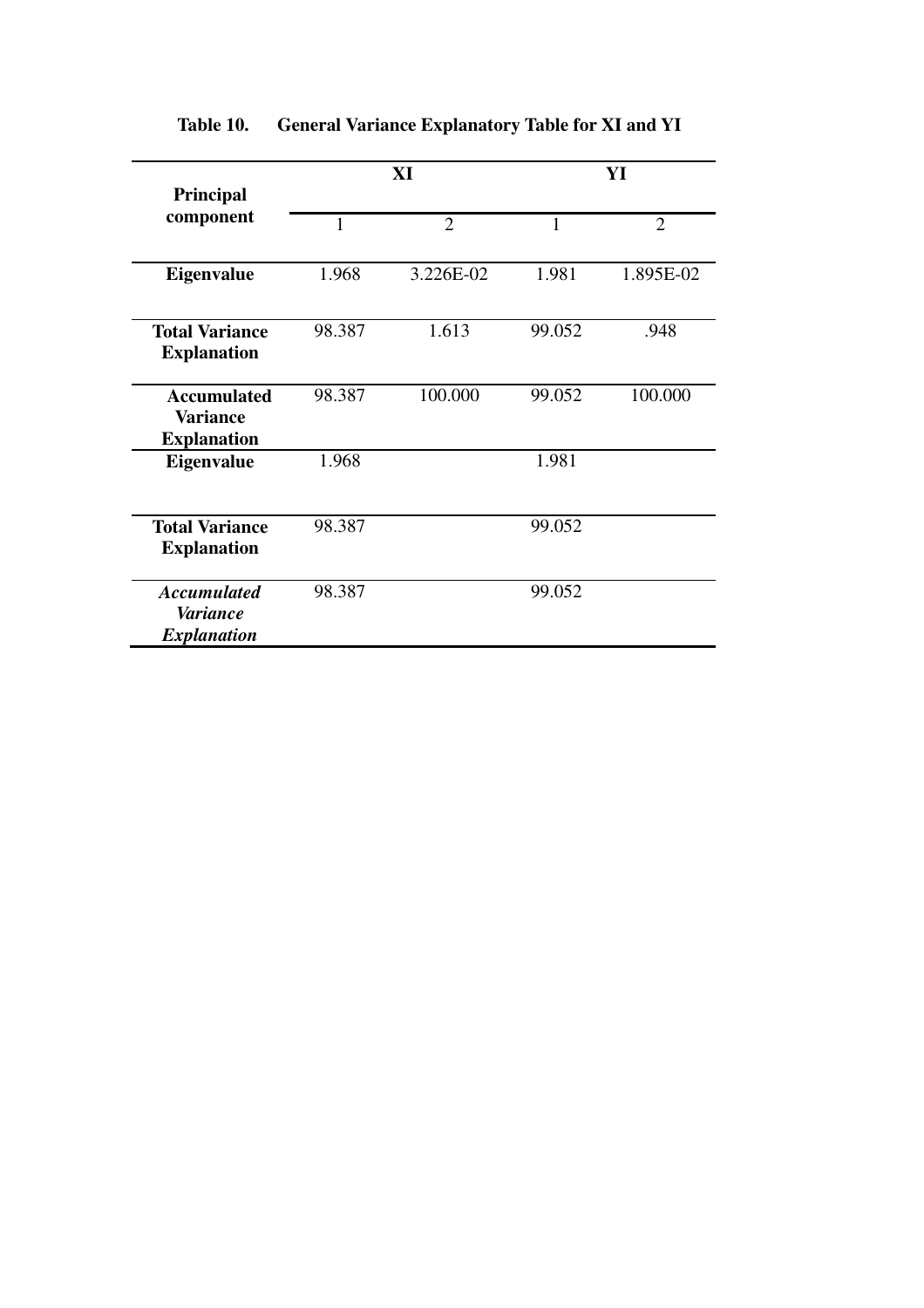| TANIC TT.<br>Total Variance Explanatory Table |                   |                    |                    |            |                    |                    |  |  |  |
|-----------------------------------------------|-------------------|--------------------|--------------------|------------|--------------------|--------------------|--|--|--|
| <b>Principal</b>                              |                   | <b>Total</b>       | Accumulate         | Eigenvalue | <b>Total</b>       | Accumulate         |  |  |  |
| component                                     | <b>Eigenvalue</b> | <b>Variance</b>    | d Variance         |            | <b>Variance</b>    | d Variance         |  |  |  |
|                                               |                   | <b>Explanation</b> | <b>Explanation</b> |            | <b>Explanation</b> | <b>Explanation</b> |  |  |  |
| 1                                             | 4.880             | 97.610             | 97.610             | 4.880      | 97.610             | 97.610             |  |  |  |
| 2                                             | 6.959E-02         | 1.392              | 99.001             |            |                    |                    |  |  |  |
| 3                                             | 3.221E-02         | .644               | 99.646             |            |                    |                    |  |  |  |
| $\overline{4}$                                | 1.439E-02         | .288               | 99.933             |            |                    |                    |  |  |  |
| 5                                             | 3.326E-03         | 6.652E-02          | 100.000            |            |                    |                    |  |  |  |

**Table 11**. **Total Variance Explanatory Table**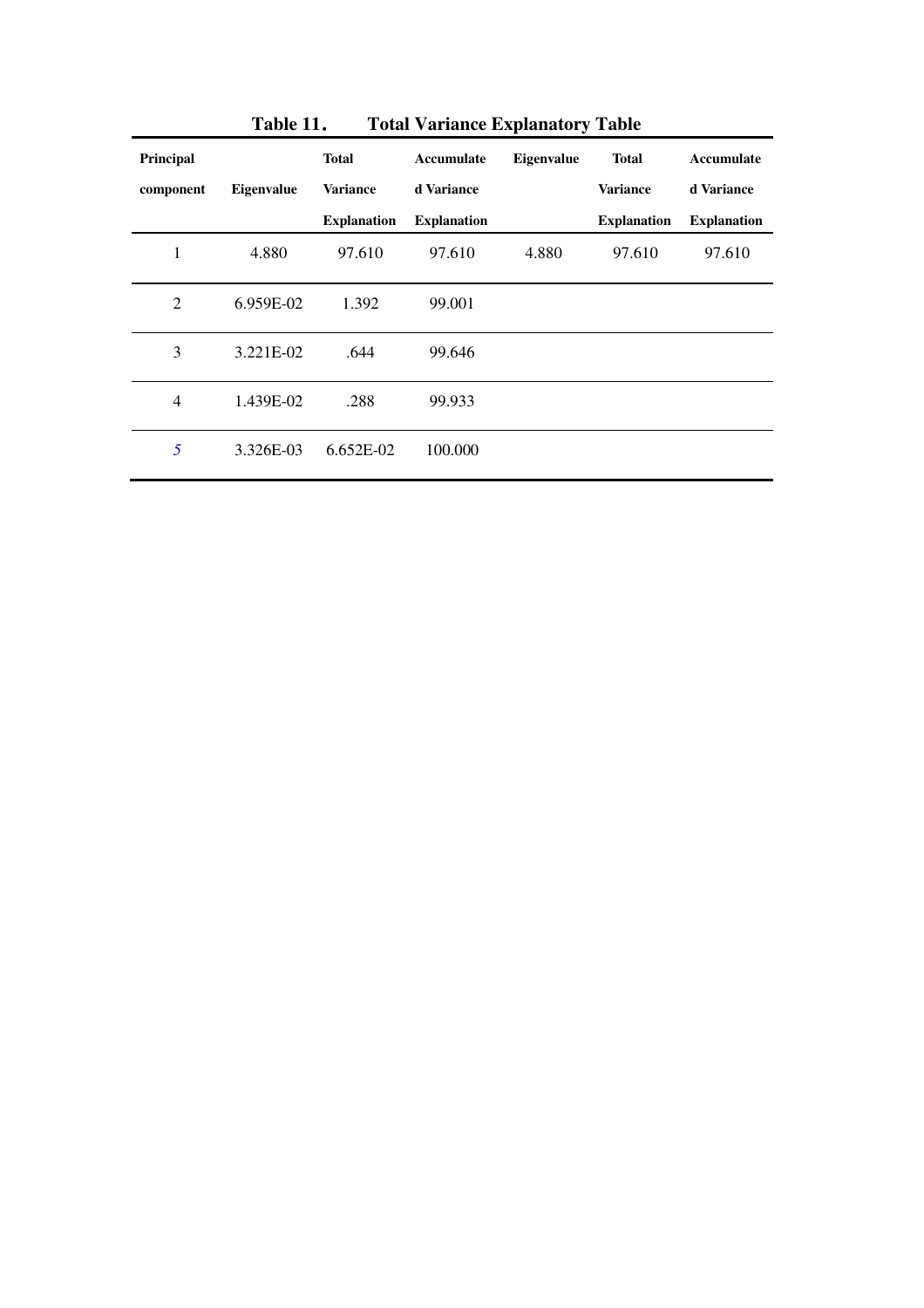| <b>Industry</b>                               | China | <b>USA</b> | Japan |      |      | German France British | Italy | South |
|-----------------------------------------------|-------|------------|-------|------|------|-----------------------|-------|-------|
|                                               |       |            |       |      |      |                       |       | Korea |
|                                               | 2004  | 2002       | 2002  | 2002 | 2002 | 2002                  | 2002  |       |
|                                               |       |            |       |      |      |                       |       | 2003  |
| Manufacturing                                 | 1.9   | 7.8        | 10.4  | 7.7  | 7.4  | 6.9                   | 2.3   | 7.3   |
|                                               |       |            |       |      |      |                       |       |       |
| High-tech industry                            | 4.6   | 27.3       | 29.9  | 24.1 | 28.6 | 26.0                  | 11.6  | 18.2  |
|                                               |       |            |       |      |      |                       |       |       |
| <b>Medical and</b>                            | 2.4   | 21.1       | 27.0  |      | 27.2 | 52.4                  | 6.6   | 4.4   |
| <b>Pharmaceutical</b><br><b>Manufacturing</b> |       |            |       |      |      |                       |       |       |
| <b>Aircraft and Spacecraft</b>                | 16.9  | 18.5       | 21.6  |      | 29.4 | 23.8                  | 23.4  |       |
| <b>Manufacturing</b>                          |       |            |       |      |      |                       |       |       |
|                                               |       |            |       |      |      |                       |       |       |
| <b>Electronic and</b>                         | 5.6   | 25.4       | 20.4  | 39.2 | 57.2 | 23.6                  | 19.4  | 23.4  |
| Telecommunicatio<br>ns Equipment<br><b>IT</b> |       |            |       |      |      |                       |       |       |
| manufa                                        |       |            |       |      |      |                       |       |       |
| cturing<br>Manufacture of                     | 3.2   | 32.8       | 90.4  | 18.1 | 15.8 | 5.9                   | 8.8   | 4.4   |
| <b>Computers and</b><br><b>Office</b>         |       |            |       |      |      |                       |       |       |
| <b>Equipments</b>                             |       |            |       |      |      |                       |       |       |
| <b>Medical Equipments and</b>                 | 2.5   | 49.1       | 30.1  | 14.0 | 16.1 | 8.3                   | 6.4   | 10.7  |
| <b>Meters Manufacturing</b>                   |       |            |       |      |      |                       |       |       |

**Table 12. The Intensity of R&D in High-tech Industry and Manufacturing (%)**

Data source: The Statistical Handbook of China's High-tech Industry, China Statistical Press, 2005;

OECD Structural Analysis Database, 2005; OECD The Analytical Business Enterprise Research and

Development Database, 2006.